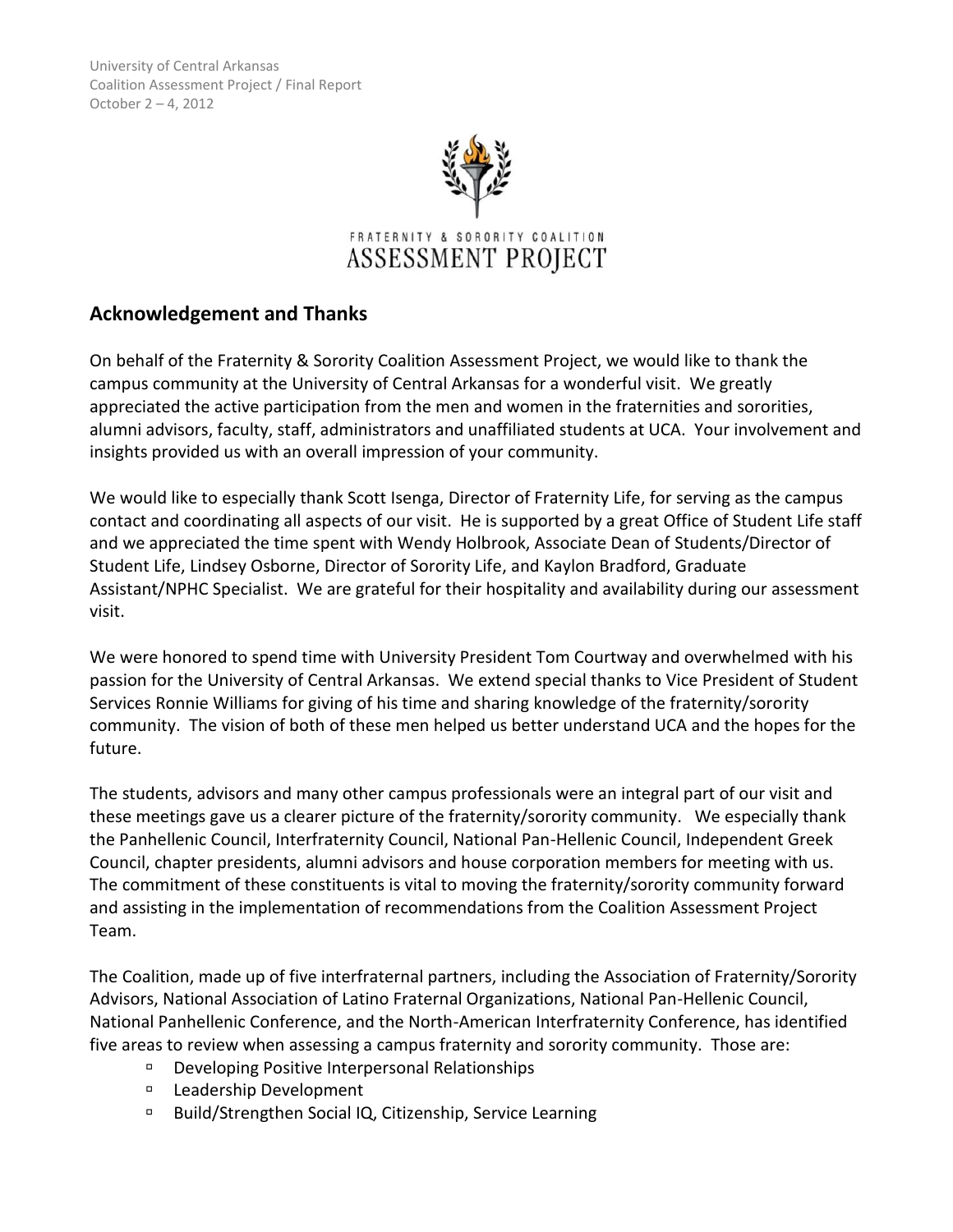- □ Advance Academic Interest/Graduation of Membership
- <sup>n</sup> Effective Campus Interface to and Support of Fraternity Sorority Community

This Coalition Assessment Project process calls for follow-up on the campus with a Blue Ribbon Committee, composed of members of the University of Central Arkansas community, to lead the implementation of the report recommendations. The Blue Ribbon Committee is under the direction of Chairman Dr. Gary Bunn, College of Education professor and Sigma Phi Epsilon alumnus, who shares our passion for making the fraternity/sorority community the best it can be. The appointed members of the committee are:

- Charlotte Strickland, Professional Development and Training Coordinator
- Jovanna Illic, student, SGA Vice President and Student Orientation Staff (SOS)
- □ Kaylon Bradford, Graduate Student and NPHC Specialist
- □ Stephanie McBrayer, Director of Housing and Residence Life
- □ Ted Johnson, Information Technology, Omega Psi Phi Advisor
- □ Tiffany Johnson, Career Services, Alpha Kappa Alpha Advisor
- Lawrence Mrozek, Professor
- Jasmine Williams, student and SOS leader
- Jenny Hunt, Associate Director for Campus Life/Greek Life at University of Arkansas, Little Rock

The following report is a comprehensive overview of what the assessment team learned during the on-campus visit and through the analysis of pre-visit data. This report is divided into four sections: Basic Summaries, Strengths, Limitations, and Recommendations utilizing the five areas of assessment. Please review the information, use it to guide your strategic initiatives, and for the greatest impact we urge the Blue Ribbon Committee to turn this report into an actionable timeline. We are committed to assisting you in this process, both short term and long term, via programs and insight offered by the Coalition partners, their members/partners at inter/national headquarters, and through national, regional and local volunteers.

Thank you again for your hospitality and your commitment to advancing the fraternal experience at the University of Central Arkansas. We look forward to seeing the great things to come in the near future from the fraternity and sorority community. If we can be of assistance in that process, please do not hesitate to contact us at any time.

Frances Dobernig Mitchelson, Team Leader Arthur Gregg Teena Reasoner Jameson Root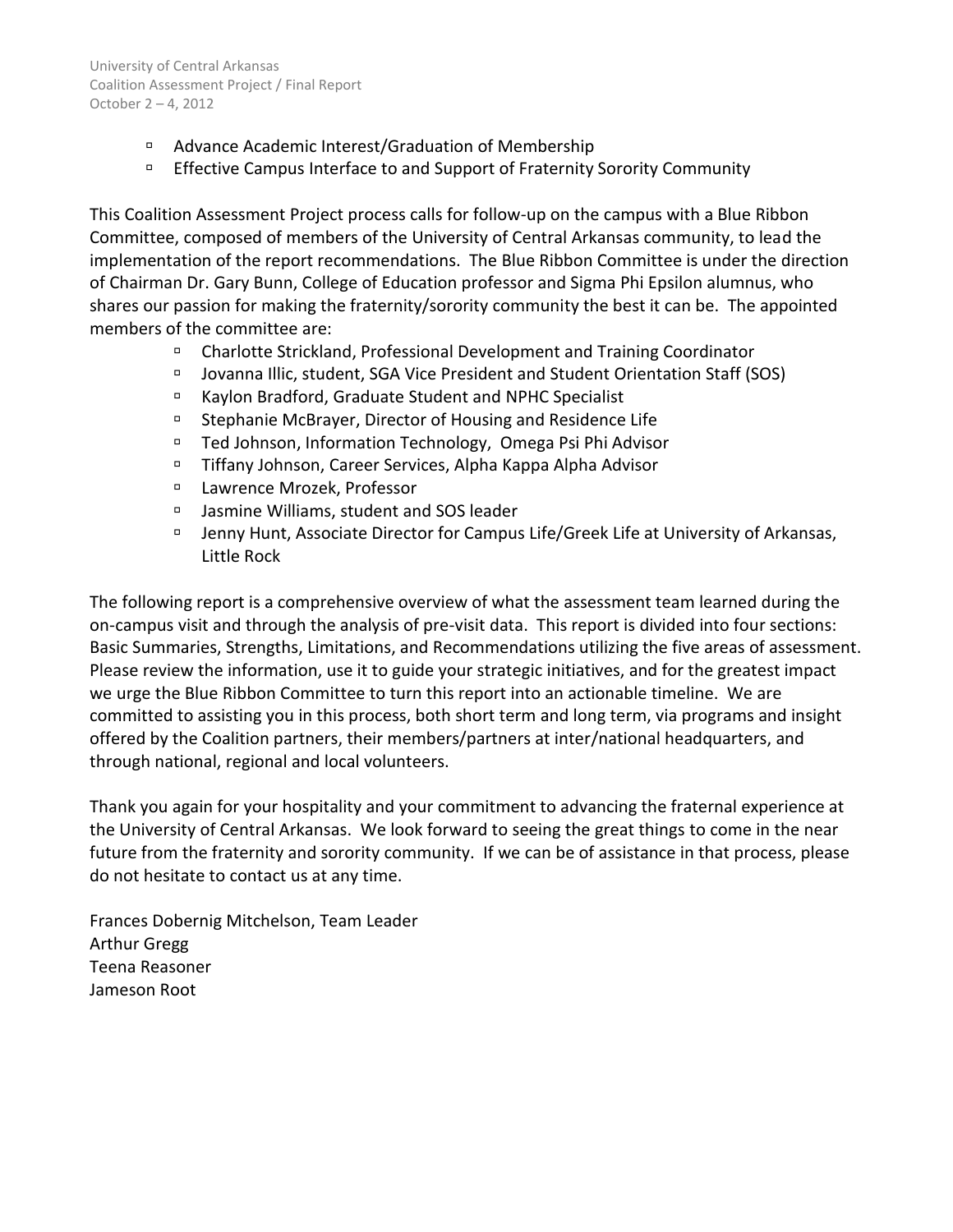# **Section 1: General Findings**

This summary of information represents the perspective of the Coalition Assessment Team members. It is based upon pre-assessment information and data provided by the University, as well as information gained from constituent interviews during the on-site visit. The assessment includes input from a variety of sources who are involved with, and who can impact, the health and viability of the fraternity/sorority community at the University. As such, the following should be considered reliable information but not statements of fact. It is the perspective of an objective, third-party team of professionals engaged by the University to assess the health of the fraternity/sorority community during a specific, snapshot point in time.

- 1. University of Central Arkansas was established in 1907 and offers 100 undergraduate degree programs, 33 graduate programs, and four doctoral programs.
- 2. The fall 2011 Factbook from the Office of Institutional Research reports a total student enrollment as 11,163 and unofficial enrollment for fall 2012 is 10,870. The latest Factbook reports 86.3% (9,629) of the total enrollment are undergraduates and of those 57.1% (5,496) are female and 42.9% (4,133) are male.
	- a. 22.9% are listed as a minority and 16.1% classified themselves as black.
	- b. 96% of the students enrolled receive some form of financial aid or scholarships.
	- c. The entering freshman class has an average grade point average of 3.3 and an average ACT score of 23.2, which ranks above the Arkansas state average of 19.9 and national average of 21.1.
	- d. UCA attracts students from 40 states; however, most students are from Arkansas and the next highest state is Texas with almost 300 students from that state.
- 3. In 2011, fraternity and sorority members totaled 979 to comprise approximately 10% of the undergraduate student population. As of October 9, 2012, there were 809 students in the community.
- 4. The UCA fraternity/sorority community has a deferred recruitment period so their numbers will increase in the spring.
- 5. Each undergraduate council has an extension or expansion policy in place.
	- a. NPHC is currently open for extension and hopes to have all nine national organizations on campus. Sigma Gamma Rho Sorority, Inc. is holding meetings in the fall 2012 to gauge interest.
	- b. IFC expanded in spring 2012 by adding Phi Gamma Delta and the next expansion is projected for spring 2014.
	- c. IGC is working on an expansion plan and open to other groups.
	- d. Panhellenic does not have extension plans in place at this point, but follows NPC extension procedures.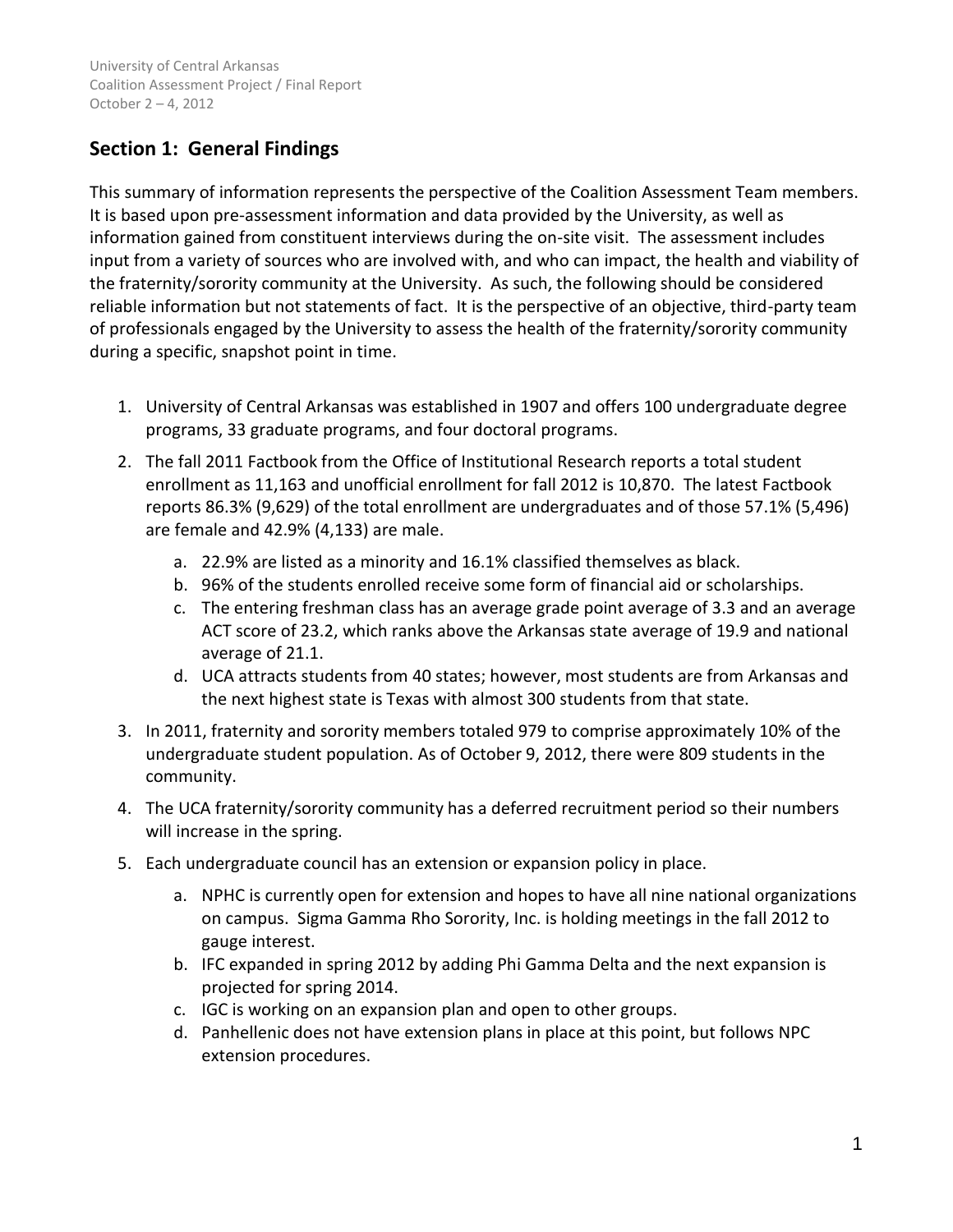- 6. The undergraduate grade point average (GPA) for spring 2012 was 2.80, with undergraduate men at 2.63 and undergraduate women at 2.93. The GPA for the fraternity/sorority community was 3.03 or 0.23 higher than the all undergraduate GPA.
	- a. The sorority GPA was 3.14 or 0.21 higher than the all undergraduate women's average and above the all university undergraduate average by 0.34.
	- b. The fraternity GPA was 2.89 or 0.26 higher than the all undergraduate men's average and above the all university undergraduate average by 0.09.
- 7. The one year retention rate for UCA is 69% and the five year average freshmen retention rate is 71.7%. The six year average graduation rate at UCA is 40.1%.
- 8. The university housing and residence life office reports ten halls or apartments for students and 36% of students live on campus. The current student to faculty ratio is 16:1.
- 9. There are currently three types of Greek housing chapter rooms in residence halls, houses leased from the university and a privately owned house. 17 out of the 20 currently recognized Greek organizations having some form of housing.
	- a. 12 groups have a chapter room in an on campus residence hall.
	- b. 4 men's groups have a house leased from the university.
	- c. 1 group has a privately owned house near campus that is managed by a local house corporation.
	- d. 3 groups currently have no housing.
	- e. Two men's groups--Sigma Tau Gamma and Phi Lambda Chi--are currently suspended; however, each had leased a house from the university and members were allowed to stay in the houses by signing private individual contracts with UCA housing.
- 10. There are three full-time equivalent staff members and two graduate assistants working with fraternities and sororities. The graduate assistants work directly with NPHC or other student organizations, respectively. The ratio of students to staff is as follows:
	- a. Associate Dean of Student Life (NPHC Advisor) 108:1
	- b. Director of Fraternity Life 368:1
	- c. Director of Sorority Life 490:1
- 11. In 2011-12, the office had a fraternity/sorority programming budget of \$14,100 for 933 students and this averages to \$15.11 per student. Budget for 2012-13 is projected to be the same or less.
- 12. The staff provides a wide range of leadership development programs for fraternities and sororities, and the newly formed Center for Leadership Development at UCA offers programs to all students, including fraternities/sororities.
- 13. Various campus awards are given each year to the fraternity/sorority chapters and members. Several chapters have won inter/national awards during the past year.
- 14. The UCA fraternities and sororities donated \$21,923 to charitable organizations and volunteered 11,375 hours to nonprofit organizations during the past year.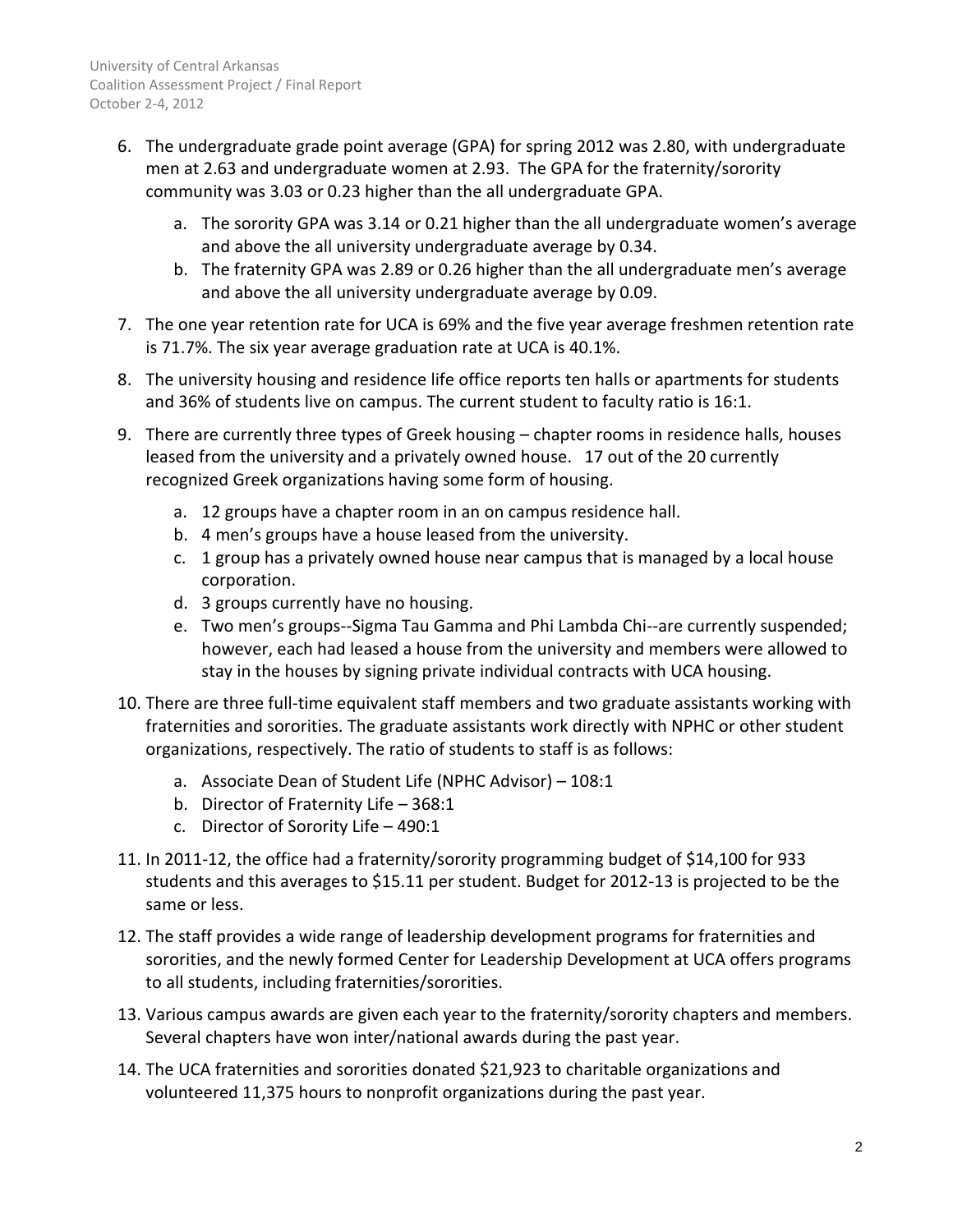- 15. The institution does not have a policy on auxiliary groups and, with the exception of NPHC groups, little sisters/big brothers are prevalent among fraternities and sororities on this campus and have been for many, many years.
- 16. The university does have a hazing policy; however, there are questionable activities that are currently occurring on campus with some of the chapters.
- 17. There have been fourteen judicial hearings for violation of university policy in the last three years involving ten different chapters (7 – IFC, 1 – NPHC, 2 – Panhellenic).
- 18. Each chapter is required to have a faculty/staff advisor and amount of interaction with these advisors varies greatly by group. 100% of the NPHC, IFC and Panhellenic chapters have an active chapter alumna advisor. Neither of the IGC groups have a chapter advisor.

## **Section 2: Strengths of the Community Based on Five Target Areas**

The following strengths of the fraternity/sorority community were identified based upon information gathered by the Coalition Assessment Team during the on-site interviews. Openness and frankness are encouraged through the confidentiality of individual interviews, and it is the aggregate content – information relayed by at least two University stakeholders in two different settings – reported here. While the University and the fraternity/sorority community certainly possess strengths not included, this section represents those, both perceived and real, that were reported multiple times by University stakeholders. As such, they serve as the basis for themes addressed in Section 4, the recommendations, of this report.

### **Developing Positive Interpersonal Relationships**

- 1. University administrators are strongly supportive of the fraternity/sorority community, and are willing to contribute time, effort, and resources to see it grow and prosper.
- 2. Fraternity and sorority alumni are very supportive and vocal in their support of their organizations.
- 3. Fraternity and sorority members are active in providing service for many community agencies in and around Conway.
- 4. The Greek Alumni Advisory Board dinner held prior to the start of the fall semester has been successful in bringing advisors together to develop relationships among them and the chapters that they advise.
- 5. Chapter/Alumni Advisors and Faculty/Staff advisors interacted positively with each other during assessment interviews.
- 6. The All Greek Step Show is a great opportunity for the councils to work together and build a stronger community.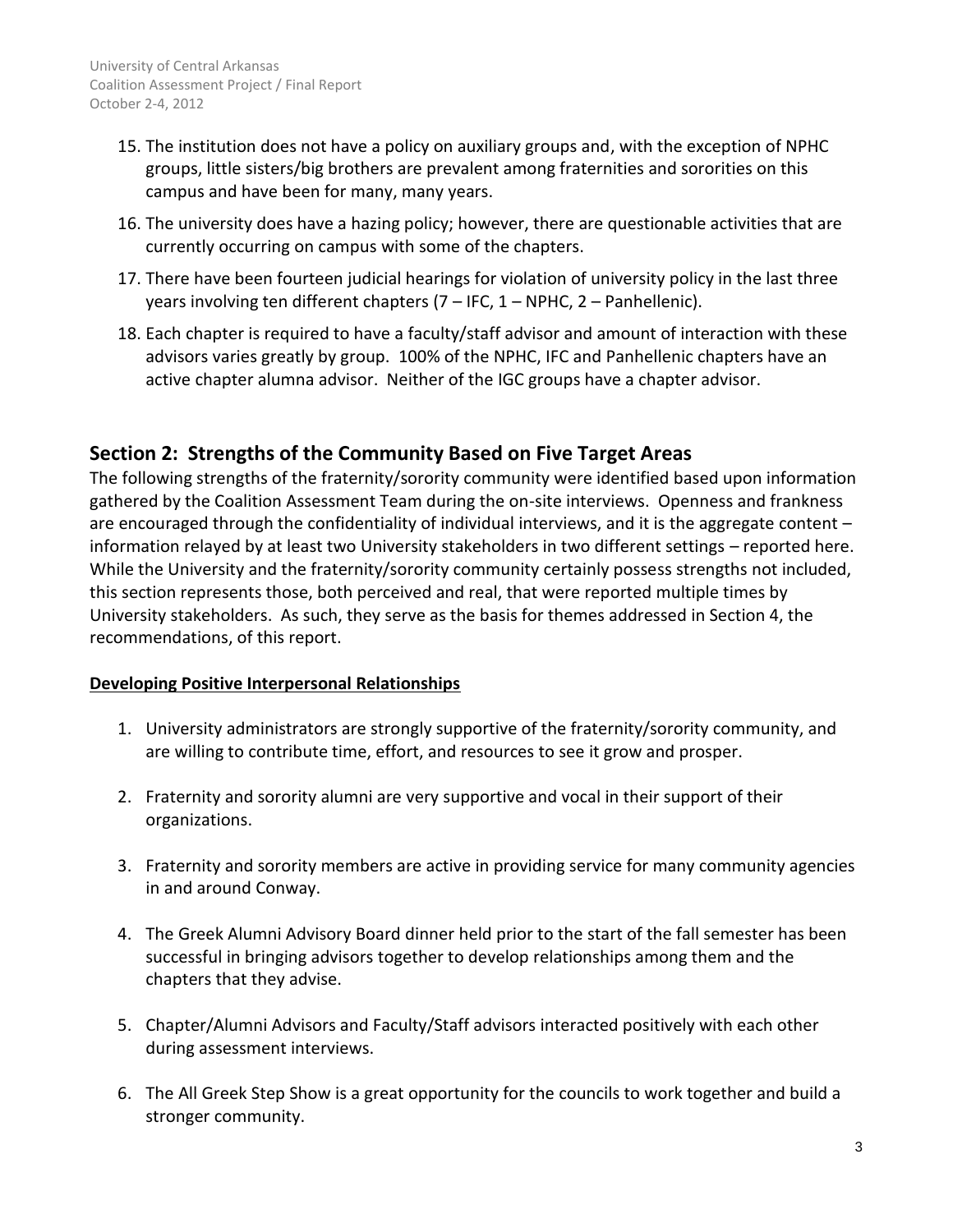- 7. Fraternities and sororities are involved in all aspects of campus life and interaction with faculty/staff is generally positive.
- 8. The creation and implementation of the All-Greek Council, which consist of members from each council, is intended to unify programming for all councils.

### **Leadership Development**

- 1. Fraternity and sorority members are very active leaders on campus. Many of those interviewed pointed out that a majority of SOS Leaders, Bear Den, Student Government, and other organizations consist of fraternity & sorority members. Those members have developed good relationships with the campus through participation in those events.
- 2. The staff provides a wide range of leadership development programs for fraternities and sororities including:
	- Greek Summit for two leaders of each organization
	- Greek Convocation for all students
	- Greek 101 New Member Education Program for new members of IFC, IGC & Panhellenic
	- NPHC Neo/Prophyte Retreat for new member of NPHC
	- Branching Out New Member Program for new members of Panhellenic sororities
	- Social Events Training for risk management
	- NPHC Leadership Launch for those interested in joining
	- RSO Training for all recognized student organizations
- 3. The Fraternity & Sorority Life Office hosts an annual Greek Convocation which brings all Greek organizations together to learn more leadership and about being a member of a Greek-letter organization.
- 4. The campus offers programming in leadership development and training for student leaders through a newly formed office. New leadership programs that were launched this year are heavily attended by Greeks (i.e. Leadership Foundation Series).
- 5. The Fraternity & Sorority Life Office provides some opportunities for leaders of fraternity and sorority students to attend leadership programs and workshops locally, regionally and nationally.
- 6. The Fraternity & Sorority Life Office hosts individual council leadership retreats at the beginning of each school year.
- 7. Students stated that the Greek Leadership Summit hosted by the Student Life Office for two members of every fraternity and sorority was helpful in bringing chapters together.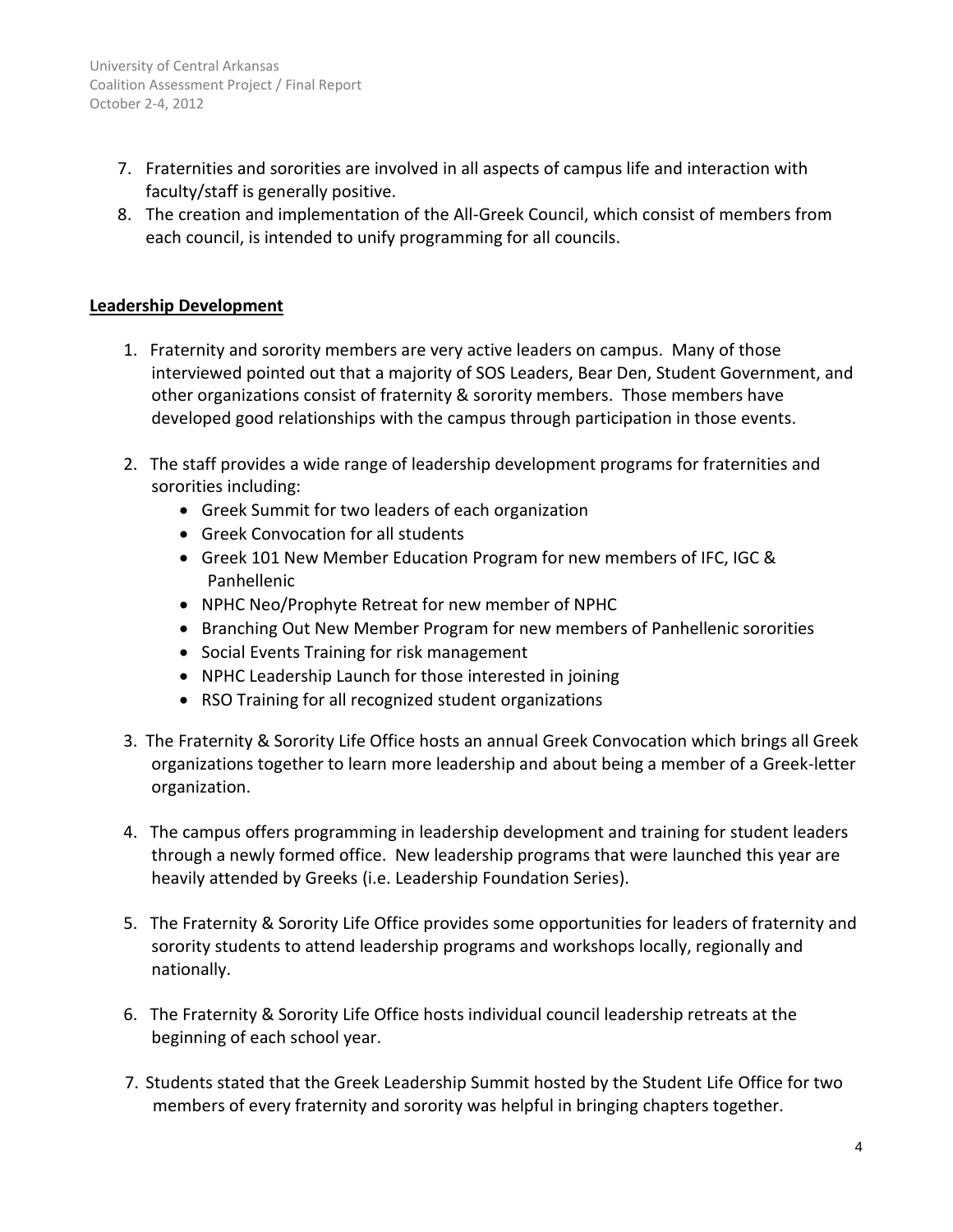8. The Leadership Launch hosted by NPHC prepares prospective members for membership and is a good example of joint participation by all groups in this council.

### **Build/Strengthen Social IQ, Citizenship, Service Learning**

- 1. Fraternity/sorority members are seen as engaged members of the campus community, hold various high-profile leadership positions, and participate actively in campus wide initiatives.
- 2. Fraternities and sororities excel in fundraising for their local or national philanthropies and have raised over \$22,000 for various charities in the past year.
- 3. Fraternity/sorority members understand their commitment to service to the campus and the community as a whole has completed over 11,375 hours of hands-on service in the past year.
- 4. The diversity of the fraternity/sorority community at the university is a positive reflection of the institution's goal to attract and retain greater diversity within its student body.
- 5. The fraternity/sorority community has established good working relationships with the campus police department, and the social event policy requires meetings with campus police to review and discuss proactive and preventative measures for safe social events and activities.
- 6. The fraternity/sorority community has prominent, engaged alumni in the local community, local business owners, and alumni/alumnae serving in public office.
- 7. The "Highway Clean-up" was one of the first all fraternity/sorority service projects in recent history.
- 8. Most chapters currently have some form of on-campus meeting space or housing available to them.

### **Advance Academic Interest/Graduation of Members**

- 1. Fraternities and sororities have GPAs higher than the all-undergraduate average, allundergraduate women's average, and all-undergraduate men's average.
- 2. College Panhellenic Council and NPHC groups are implementing programs on topics like accountability partners and academic resources for their chapters.
- 3. NPHC organizations tend to have more academic programming as well as connections and collaborative programming with other campus offices than Panhellenic and IFC groups.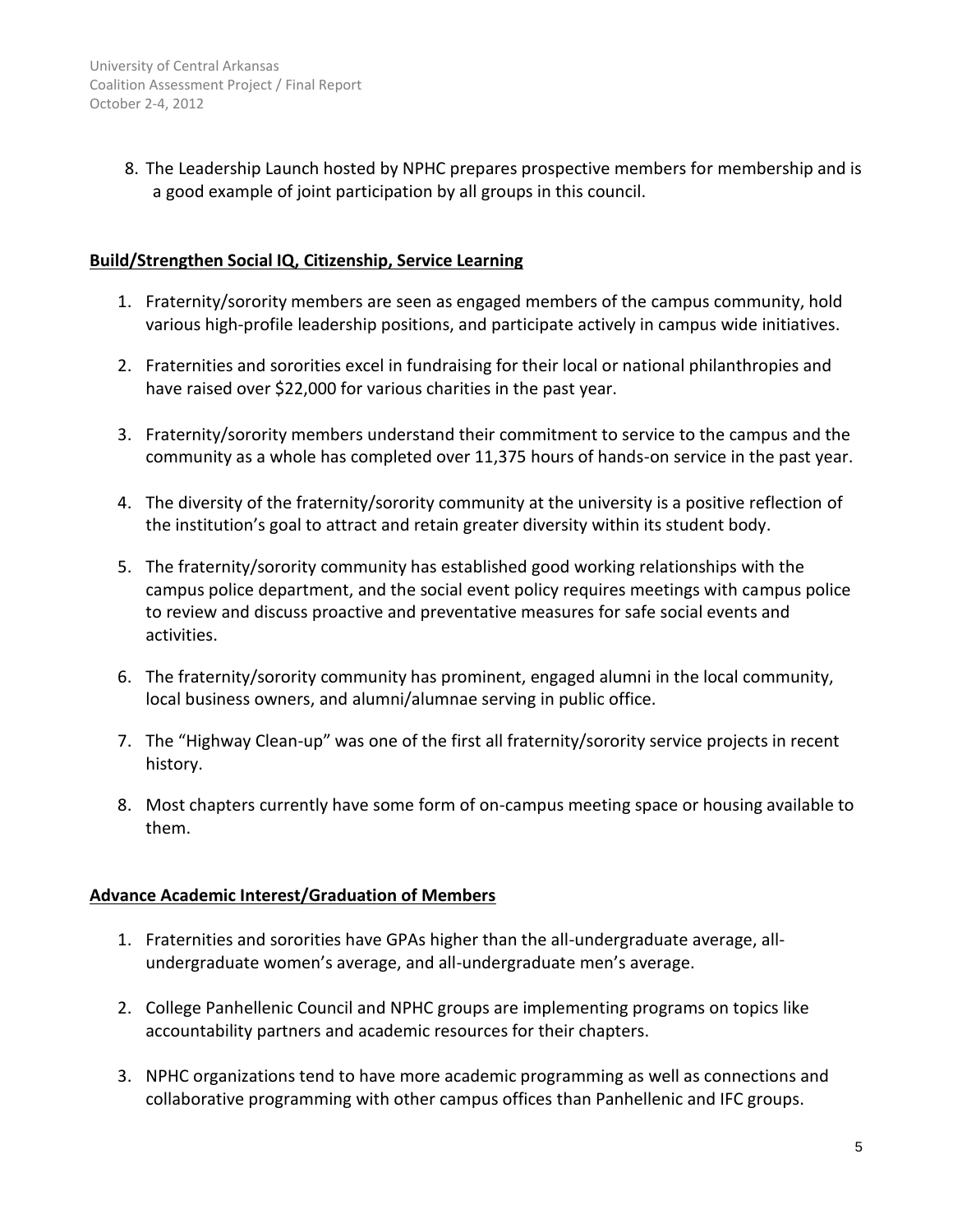- 4. There are Greek Awards presented to fraternity/sorority chapters and their members between acts at the All-Greek Step Show. The awards are sponsored by the Student Life Office and several recognize academic success to a chapter from each council (Highest Overall Chapter GPA, Highest Overall GPA for previous spring semester, Highest Overall GPA for previous fall semester, and recognition awards for all chapters at or above a 3.0 cumulative GPA).
- 5. Most faculty members interviewed perceive the fraternity/sorority community as academically successful.
- 6. The university does require each chapter to have a faculty or staff advisor.

#### **Effective Campus Interface to and Support of the Fraternity/Sorority Community**

- 1. Senior-level administrators are committed to a vibrant fraternity/sorority community as an integral part of student life and want to do what it takes to move the community to the next level of success.
- 2. This campus has many long standing traditions and many advisors/faculty/staff/administrators/board of trustees are fraternity/sorority members from this campus.
- 3. The administration has created a new Greek Alumni Advisory Board (GAAB) to engage alumni from each organization and provide guidance on current issues (Greek Village, judicial, deferred recruitment.)
- 4. The Vice President of Student Services regularly interacts with the fraternity/sorority members and leaders by attending council and alumni meetings, inviting groups to his office or chatting casually on campus.
- 5. Administrators are serious about making a decision this year on the Greek Village as it has been discussed for eight years and they have committed significant financial resources for the initial planning stages of this housing project.
- 6. The addition of a graduate assistant to provide support to the NPHC groups has been a welcome addition to the fraternity/sorority life staff.
- 7. The Fraternity/Sorority Life office staff seems to have a great working relationship with the Councils that they advise and there is a level of respect from the students serving on councils toward their respective advisors.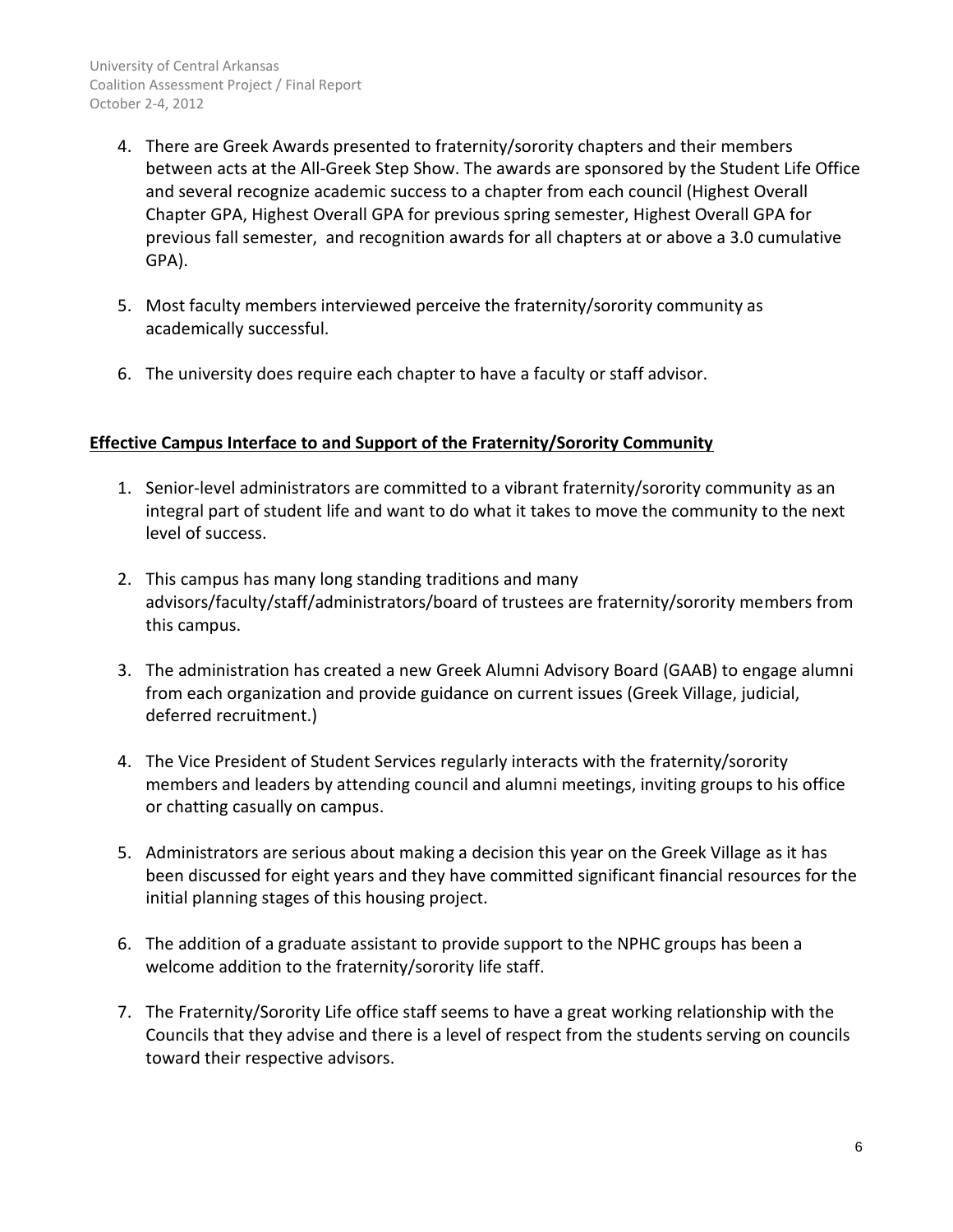# **Section 3: Limitations of the Community Based on Five Target Areas**

As with the strengths of the fraternity/sorority community identified in the previous section, the following limitations were identified based upon information gathered by the Coalition Assessment Team during the on-site interviews. These limitations represent the aggregate content of the interviews – information, perceived and real, relayed by at least two University stakeholders in two different settings. As such, the following also serve as the basis for themes addressed in Section 4, the recommendations, of this report.

### **Developing Positive Interpersonal Relationships**

- 1. There is a general lack of awareness and education regarding university and state hazing policies within the fraternity/sorority community, alumni, and campus departments. Stakeholders described hazing activities occurring in some chapters in the fraternity/sorority community. In addition, community members articulated inconsistencies in the way hazing behaviors are investigated and policies applied across all chapters and councils.
	- a. Most stakeholders appeared concerned about hazing in the community, although some alumni are not supportive of changing the current culture of the fraternity/sorority community.
	- b. Stakeholders described activities such as "line-ups," early morning calisthenics, forced consumption of alcohol, uniforms, and "silence" periods where new members are not permitted to speak.
	- c. Through their comments about what behaviors are considered hazing versus not, many students and alumni showed their misperceptions and lack of knowledge about hazing, or a simple disregard for the dangers associated with hazing.
	- d. Over the past year, less than 25% of the fraternity/sorority community participated in hazing education educational sessions.
- 2. Student leaders and stakeholders indicated the existence of men's and women's auxiliary groups. Although stakeholders understood inter/national and local policies exist in opposition to auxiliary groups, an unwillingness to discontinue this practice was expressed by students and alumni. Student Life staff and university administrators appeared to be concerned that there could be some resistance from the Board of Trustees regarding changes to this long standing tradition of big brother/little sister auxiliary groups at UCA.
- 3. It is unclear how Independent Greek Council fits within the community. The two organizations in IGC seem connected because of the way they formed as a chapter and their functions on campus. However, they also appear to be somewhat disconnected/left out of the overall fraternity/sorority community.
	- a. Each IGC chapter is advised separately by a member of the Greek Life staff.
	- b. Additionally, Beta Upsilon Chi attends Interfraternity Council meetings regularly, while Sigma Phi Lambda does not attend Panhellenic Council meetings at all. This presents the image that IGC does not function fully as a Council and may not be meeting the needs of its member chapters.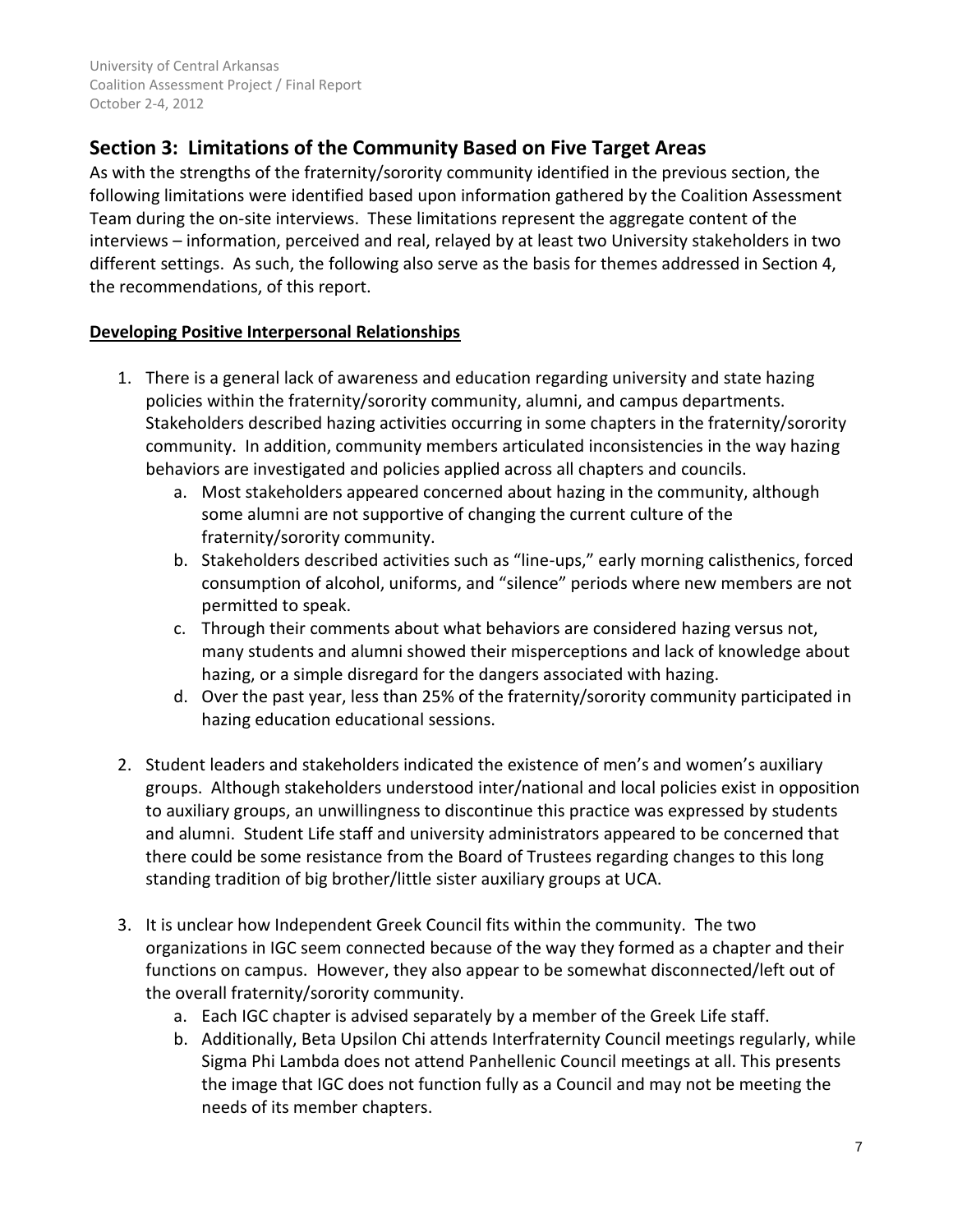- c. There appears to be some tension between Sigma Phi Lambda and the NPC sororities. Several people mentioned a sense of negative competition between Sigma Phi Lambda and the NPC sororities. It appears that Sigma Phi Lambda was not welcomed by the NPC sororities when they chartered on campus.
- d. There appears to be a similar tension between Beta Upsilon Chi and the IFC fraternities. While Beta Upsilon Chi attends IFC meetings and offers a chapter report of their activities during each meeting, it was expressed that they do not want to be part of IFC.
- 4. Non-affiliated students perceive fraternity/sorority members as approachable only during the recruitment/intake period and unapproachable/dismissive following recruitment if they did not join that organization. Non-affiliated students articulated a cultural divide between IFC/NPC chapters and NPHC chapters. Non-affiliated students indicated feeling unwelcome in organizations with differing cultural backgrounds.
- 5. NPC sorority advisors and members both commented on the competitive nature of recruitment. They feel as though friendships with freshmen women are damaged when they are not selected for membership during formal recruitment, even though they may still join a chapter through the continuous open bidding recruitment process.
- 6. Some alumni seem to get overly involved in the functions and decision making of the fraternity/sorority community, which takes away from the self governance power of the students.
- 7. Given our conversations with affiliated and un-affiliated students, although membership in a fraternity or sorority is desired by many UCA students, recruitment numbers have declined slightly over the years.

### **Leadership Development**

- 1. The fraternities and sororities at UCA do not consistently reach out and connect with non-UCA resources, such as regional conferences – AFLV-Central, SEIFC, SEPC, etc. They are perceived as living in a "bubble" and do not have a solid grasp on how non-members view them as a whole. This can also lead the fraternity and sorority community to not understand how they are trending compared to similar institutions and the national averages.
- 2. Chapters and councils appear to provide insufficient leadership training for new members, general members, and chapter officers.
- 3. Although there are campus-wide leadership development programs being offered, many fraternity/sorority students are not aware of opportunities that exist in this area.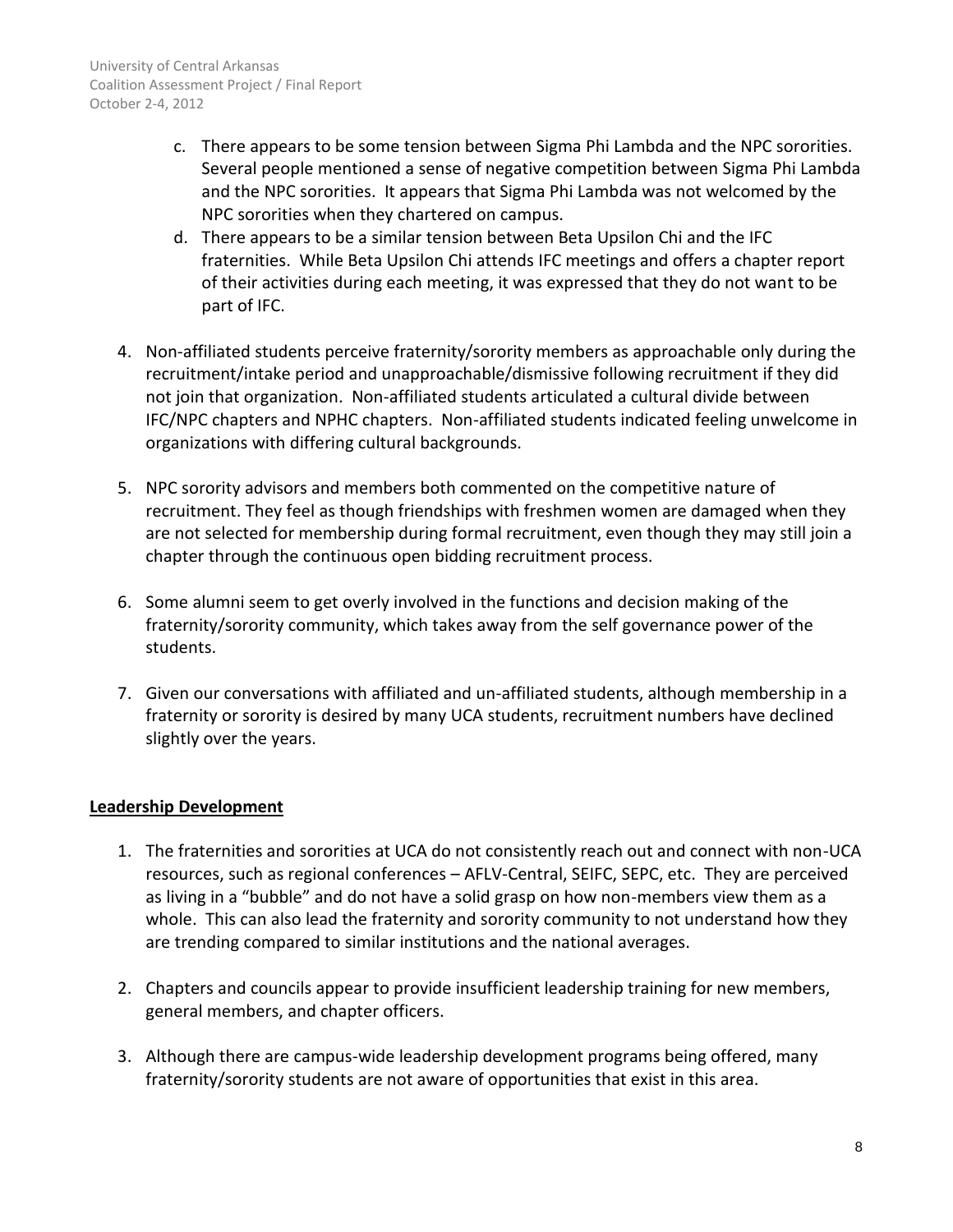- 4. Both the chapter/alumni advisors and the group of faculty/staff advisors expressed a desire to have more organized meetings or communication with each other and it is apparent that they crave the ability to connect with fellow advisors more often.
- 5. The faculty/staff and chapter advisors have no written procedures, expectations or training from the institution.
- 6. Due to lack of funds, the Fraternity/Sorority Life staff and students do not consistently attend professional development conferences or leadership and student development conferences and programs.

### **Build/Strengthen Social IQ, Citizenship, Service Learning**

- 1. Based on information shared by chapter leaders and as observed in campus publications, fraternity/sorority accomplishments, including service hours, philanthropic giving, etc., are communicated within the fraternity/sorority community through a newsletter, but are rarely promoted to the larger campus community by students and staff.
- 2. Several high profile incidents among members in the fraternity/sorority community within recent months, at least one achieving national press, have cast additional scrutiny upon the chapters and greater community.
- 3. Over the past year, less than half of the fraternity/sorority community participated in educational sessions about alcohol.
- 4. Stakeholders indicated the use of alcohol in the recruitment process for both fraternities and sororities. In addition, first year and upper-class students often return to residence halls intoxicated after attending fraternity and sorority events, which causes additional problems for housing staff and poses a danger to other residents.
- 5. According to results of the University of Central Arkansas 2012 Core Alcohol and Drug Survey:
	- a. 29.4% of students reported some form of public misconduct (such as trouble with the police, fighting/argument, DWI/DUI, vandalism) at least once during the past year as a result of drinking or drug use.
	- b. 19.9% of students reported some kind of serious personal problems (such as suicidality, being hurt or injured, trying unsuccessfully to stop using, sexual assault) at least once during the past year as a result of drinking or drug use.
	- c. 59.8% of students said they "don't know" if the campus has an alcohol and drug prevention program.
	- d. The use of drugs (cocaine, amphetamines, sedatives, hallucinogens, opiates, inhalants, designer drugs, steroids, and other drugs) for the University of Central Arkansas is more prevalent in almost every category (lifetime, annual, and 30-day prevalence) compared against the reference group of 61,057 college students.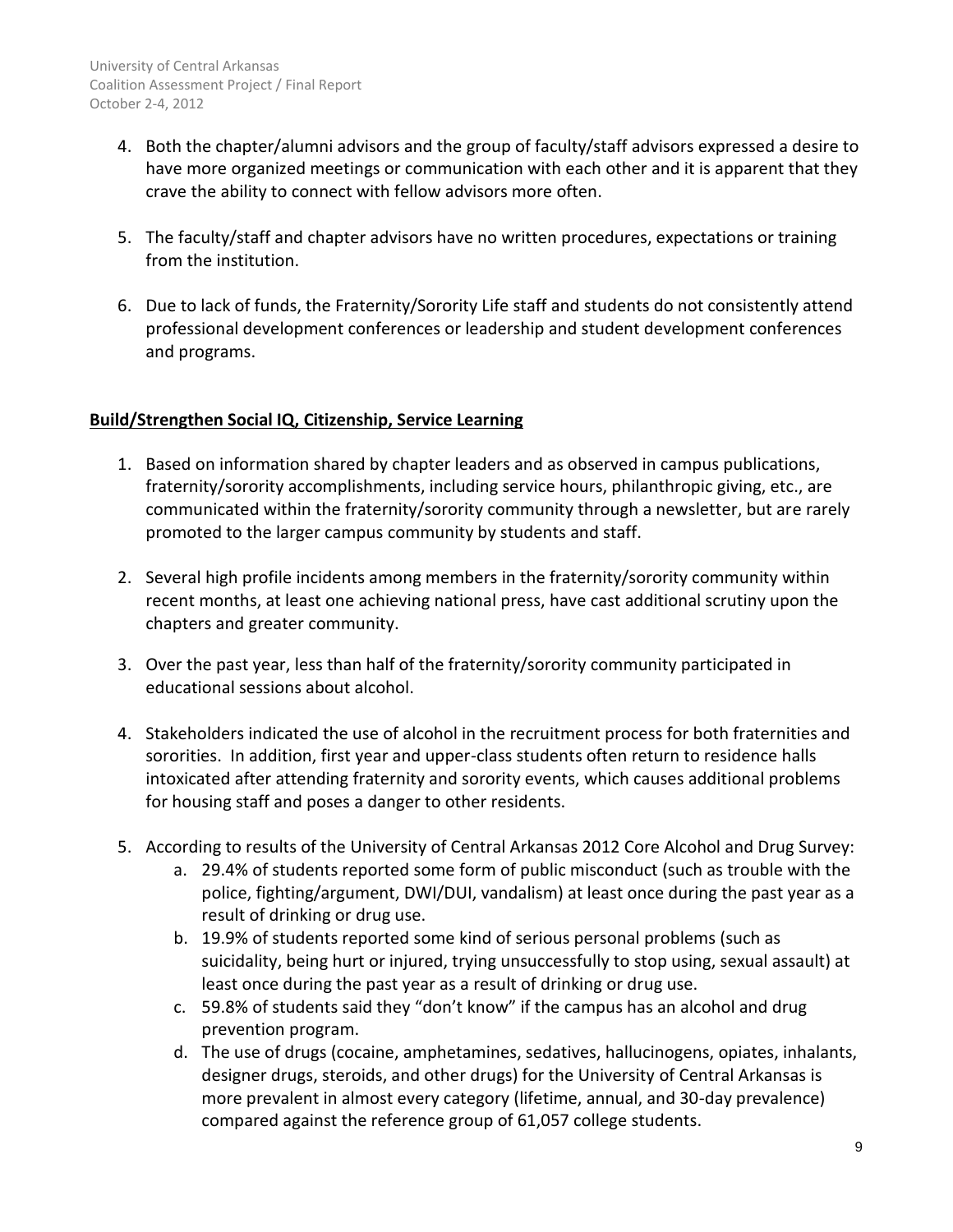- i. The high frequency use of drugs (three times a week or more) among University of Central Arkansas students is significantly higher than the reference group (especially for cocaine, sedatives, hallucinogens, opiates, inhalants, designer drugs, and steroids).
- 6. The University's On- and Off-Campus Social Event Policies are not consistent with most inter/national organizations' risk management policies and FIPG such as allowing designated driver programs and the recommended (but not required) procedures for managing offcampus functions with alcohol.

#### **Advance Academic Interest/Graduation of Members**

- 1. There is no retention plan or tracking instrument in place to gather data on fraternity/sorority students.
- 2. The University does not currently track the graduation rates of fraternity/sorority chapters and their members.
- 3. Fraternity and sorority membership is not currently identified in Banner, the institution's electronic student management system, which hinders the UCA Alumni Association in identifying and reaching out specifically to fraternity/sorority alumni. Student Life staff has plans to begin utilizing Banner in Fall 2012.
- 4. Fraternity/sorority academic successes (academic standing of Greeks vs. undergraduate averages, 4.0 members, etc…) are rarely promoted to the campus community.
- 5. Although the grade point average of fraternity/sorority community is slightly higher than the all-campus averages, there does not appear to be a focus on continued academic improvement or a structured academic excellence plan in place for the community.
- 6. Faculty/staff advisors rarely get information on how the chapter is doing overall, and would enjoy hearing more about the overall health of the organization they advise as well as the academic performance.
- 7. There appeared to be little interaction between the chapters and the academic resources offered on campus by the student success, tutoring, academic advising, counseling or other on campus offices providing resources to students in the areas of study skills, time management, or test taking strategies.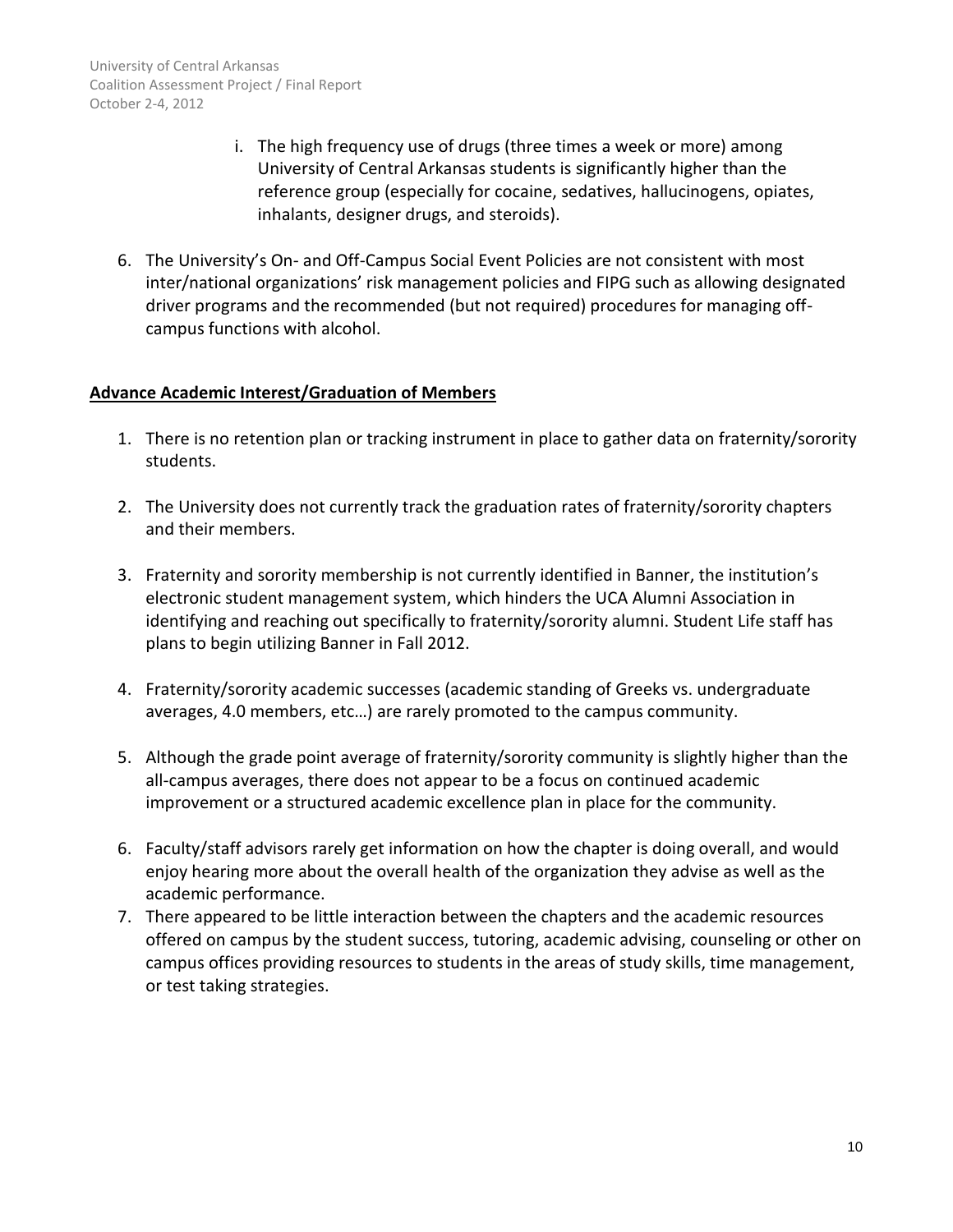### **Effective Campus Interface to and Support of the Fraternity/Sorority Community**

- 1. Many stakeholders at UCA compare their fraternity/sorority community with the University of Arkansas, Fayetteville community; however, the systems operate very differently, especially with regard to recruitment since UCA uses a deferred recruitment model.
- 2. There is much confusion about the Greek Village plans and it did not appear that inter/national organizations were consulted directly about the new housing proposal. There is also some concern from residence life staff on how this property will be managed/supervised.
- 3. Both the students and university administrators report that the current judicial process is not working, as the process is not self governing and steps are not clearly understood by the students. Administrators report the plan is to have the Greek Alumni Advisory Board make a recommendation on the procedure; however, there was no mention of student input in these discussions.
- 4. Students are not always held accountable for their actions through their chapter discipline processes, and are not forthcoming about defacing property or destructive behavior in the Student Center until confronted by university administrators.
- 5. The Student Life Office has a limited staff and the Associate Dean of Students/Student Life Director is overextended in supervising the office staff, coordinating all aspects of student life programming and advising one of the Greek Councils.
- 6. There are limited financial resources to properly fund all areas that report to Student Life; thus, Fraternity/Sorority Life has a limited budget to meet the needs of the office and the community's growth.
- 7. The Student Life/Fraternity & Sorority Life Office does not have a Policy and Procedure Manual that outlines office procedures and guidelines for all staff. This manual would include items such as social media, ethics and professionalism.

## **Section 4: Next Steps for the Community Based on Five Target Areas**

Following are recommendations for enhancing the fraternity/sorority community at the University. These recommendations will provide a starting place for the Blue Ribbon Committee and others involved in strategic planning to begin implementing a course of action that can help ensure that the fraternity/sorority experience aligns with institutional priorities in providing meaningful educational engagement outside of the classroom.

A great deal of leadership will be required from all stakeholders to accomplish these goals. While most recommendations identify a person, group or office to handle responsibility, it is important to note that the person, group or office is encouraged to delegate that responsibility to a more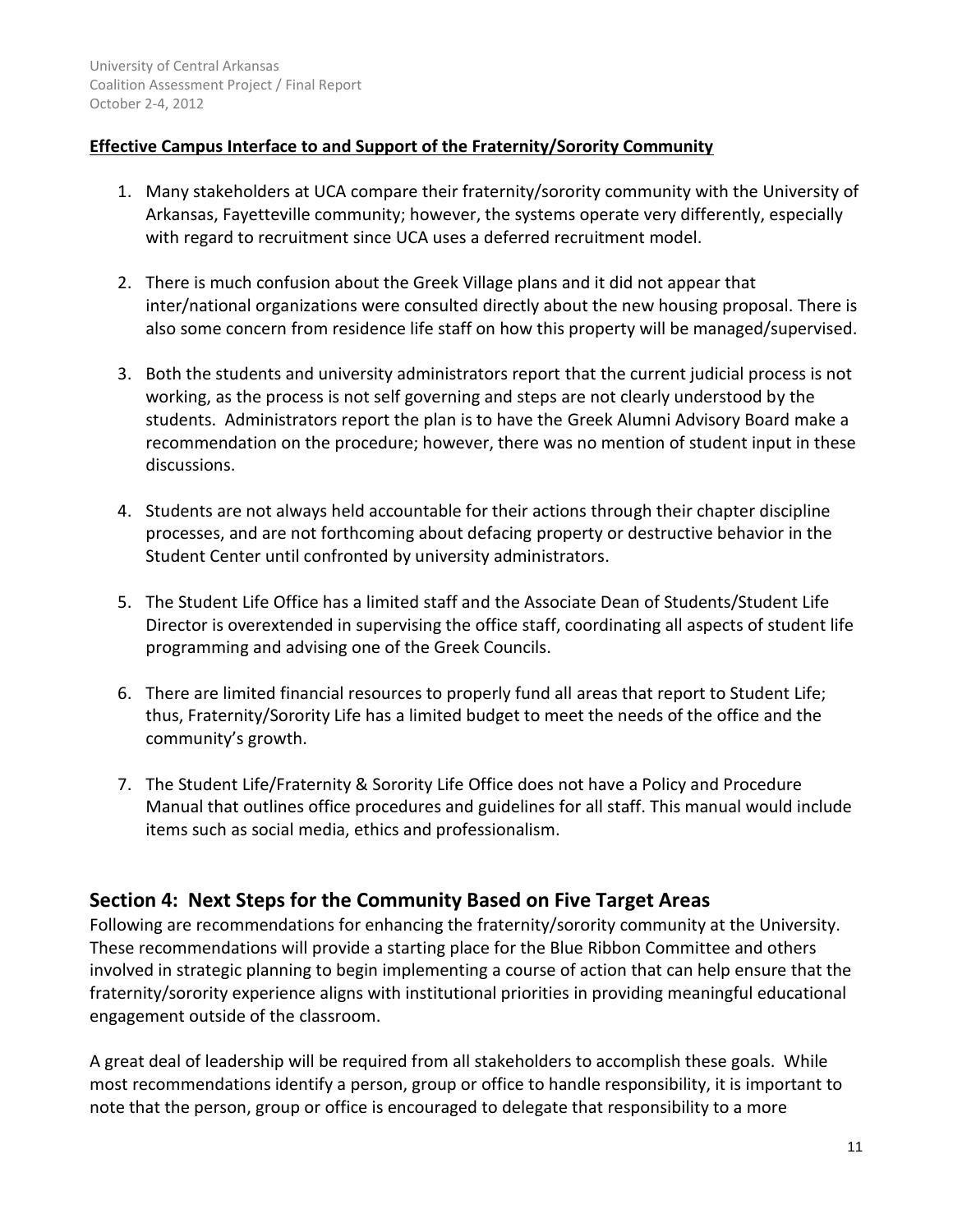appropriate entity. The leadership for specific recommendations should be assigned to the leader that is most able to accomplish the goal, versus being assigned by title. This should be a priority task for the Blue Ribbon Committee to consider, in conjunction with key University administrators. Students, chapters and councils, as a whole, should actively seek these leadership roles as well. *The recommendations are listed from high to low priority, in the opinion of the Coalition Assessment Team.*

- 1. In order to address the culture of hazing that may exist within some chapters, education should be provided on FIPG policies, inter/national fraternity/sorority policies and procedures, or the criminality and psychology of hazing, and alternatives to hazing.
	- a. As a general lack of knowledge existed surrounding hazing with many stakeholders, Student Life staff should develop hazing education initiatives for not only students, but also alumni, administrators, and campus police. Staff should consider including education on bystander behavior to encourage university community members to address problem behaviors.
	- b. Engage fraternity and sorority inter/national headquarters staff to aide in educating alumni, chapter leaders, and members on their policies. In addition, engage inter/national organizations in open dialogue concerning allegations, investigations, and outcomes.
	- c. Develop appropriate channels for students, faculty, and staff to report alleged hazing violations such as the Anti-Hazing Hotline (1-888-NOT-HAZE).
	- d. Promote resources within the fraternity/sorority community such as the Anti-Hazing Hotline (1-888-NOT-HAZE), HazingPrevention.org, StopHazing.org, National Hazing Prevention Week, etc.
	- e. Student Life staff, along with chapter leaders and inter/national fraternity/sorority volunteers and staff, should carefully review chapter new member programs to ensure they align with both institutional and organizational values, policies, and procedures. The length of programs should be explicitly stated and efforts should be made to eliminate all hazing-related behaviors from the processes. Students and staff should collaborate to create a tailored and creative list of alternatives to hazing.
	- f. Recognizing education alone may not entirely address or solve the issue of hazing, university and council judicial boards must be trained and prepared to hold members and chapters accountable for hazing behaviors.
- 2. Deferred recruitment should be studied and evaluated by administrators to determine if it is still the best model for UCA. This campus has not always had deferred recruitment and the decision to switch was made based on tragic circumstances many years ago. Currently, there is much discussion about not liking the timing of recruitment and there are many advantages to switching back to fall recruitment.
	- a. The Interfraternity and Panhellenic Councils should form a task force to look at all the aspects of changing from deferred to fall recruitment as well as the timeline to make such a switch. The task force would need to develop rationale and a solid case before presenting the recommendation to the university administration.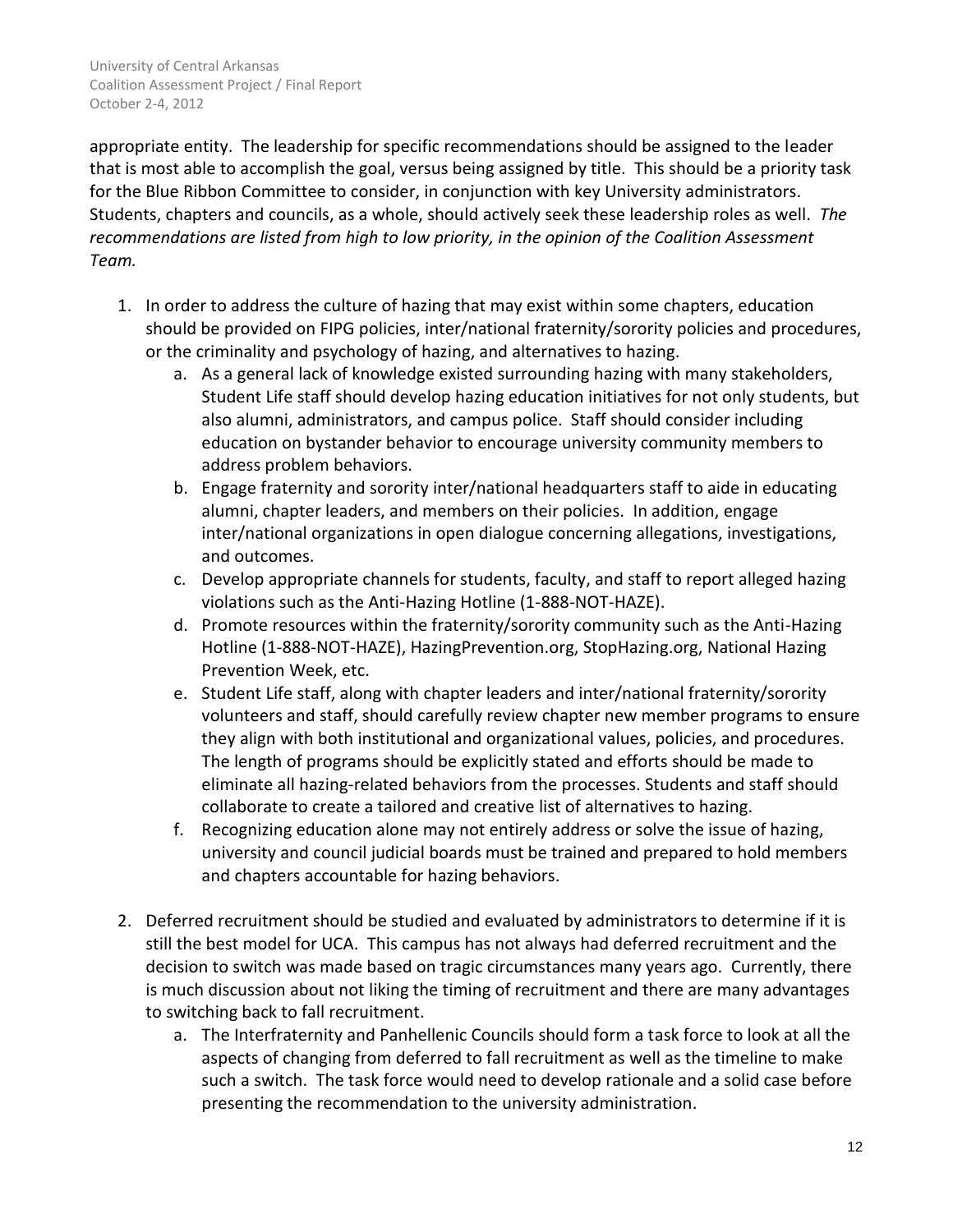- b. If the Greek Alumni Advisory Board is also discussing this topic, then a joint task force of student leaders and alumni should be used to collectively reach a conclusion instead of working separately on the same topic.
- c. In reviewing the UCA Institutional Peers List, none of the twenty-plus schools listed have a deferred recruitment and dates obtained show recruitments happen in August or September at these peer institutions. A few other institutions, although not among your peer group, hold recruitment in early October as it fits their academic calendar better. Holding recruitment much later in the fall term is not feasible as the chapters need typically 6-8 weeks to conduct their new member education program.
- d. The North-American Interfraternity Conference and the National Panhellenic Conference should be contacted for resources to assist the task force as both currently have position statements on deferred recruitment.
	- i. NIC does not support deferred recruitment and states "Independent research shows that membership in a fraternity leads to higher campus retention rates than non-fraternity men and the graduation rate among fraternity men is higher than non-fraternity men."
	- ii. NPC states that "deferred recruitment is not in the best interests for the health and welfare of a sound sorority community and its members." They believe fall recruitment keeps first-year women engaged, provides earlier opportunity to adjust to demands of college life, encourages a scholarship/academic study, and supports mentoring options via chapter members/alumnae.
- 3. Student Life staff, the Blue Ribbon Committee, and Greek Alumni Advisory Board should identify a strategy to eliminate the existence of men's and women's auxiliary groups on campus. Such groups, whether formal or informal, can encourage high-risk behaviors and can also threaten the ability of fraternities and sororities to operate as single-sex entities under Federal law. NIC and NPC strongly discourage or prohibit the existence of these organizations among their member groups.
	- a. Engage fraternity and sorority inter/national headquarters staff in conversations about ways to educate alumni, chapter leaders, and members on their policies prohibiting auxiliary groups.
	- b. Partner with umbrella organizations for guidance regarding policy language and enforcement.
- 4. The Blue Ribbon Committee should poll current students and alumni on all long standing traditions and then challenge the respective councils to determine which traditions are upholding/exemplifying the values of the fraternal organizations. Those traditions that are not consistent with current policies and procedures of the inter/national organizations should be stopped and a plan put in place to educate alumni as to why this tradition cannot continue. This audit should highlight opportunities for the community to develop values-based traditions that not only encourage spirit and morale among fraternities and sororities, but the greater campus community as well.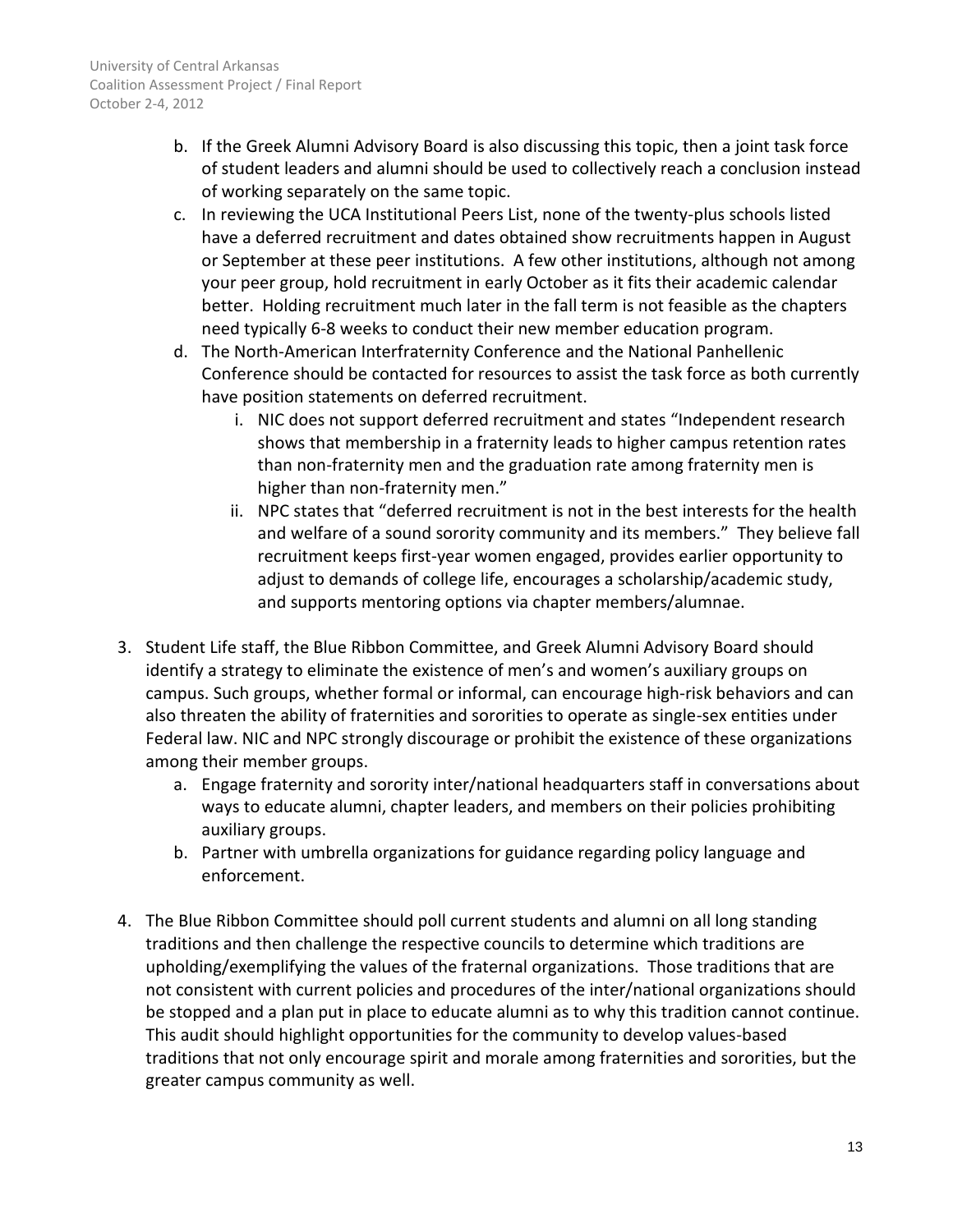- 5. A decision should be reached as soon as possible regarding the Greek Village at the University of Central Arkansas. The large billboard with architectural rendering at the site near the campus entrance is a visible indication that this project is going to happen but solid plans are not in place after many years of discussion on this project.
	- a. A concrete timeline must be established by the administration for the Greek Village and all stakeholders, including the inter/national organizations, must be brought into these discussions.
	- b. The facts of the project must be presented to not only the current students and advisors, but also to the various university departments, like residence life/housing, that would be impacted by the project.
	- c. The financial feasibility of the Greek Village at the chapter level must be examined by the local alumni in conjunction with the inter/national organizations.
	- d. All information, including the January 2012 housing feasibility consulting report from Mari Ann Callais, UCA Greek Village Planning Document by Dean Gary Roberts created in July 2011/updated July 2012, and the Time-line for Obtaining Greek Organizations Commitments for Greek Village with task and tentative dates, must be shared with all stakeholders, but especially the inter/national organizations as their input/approval is critical for a housing project of this magnitude.
	- e. The 2011-2013 Housing Agreement signed by all NPC member groups clearly states that they will cooperate with the administration regarding housing discussions but will not approve or allocate any funds for buildings or land. Since this is a binding agreement among the NPC sororities, the Director of Sorority Life should inform the NPC Area Advisor of housing discussions so that member groups can address the terms of the agreement.
	- f. If the Greek Village does not move forward, then the university administration must address the inadequate housing options available currently as the chapter rooms are no longer large enough to hold the sorority chapters for meetings and the houses leased by fraternities are poorly maintained and upgrades should be considered if the groups will remain in these facilities.
- 6. The Vice President of Student Services and/or the Dean of Students should consider a total review of the administration and operations of the Office of Student Life. This could include:
	- a. increasing the number of professional staff in the Student Life Office, specifically for fraternity & sorority life. This would free up the Associate Dean of Students/Student Life Director to focus on the professional development of the office staff and general programs instead of spending much of her time advising the NPHC organizations;
	- b. allocating more financial resources in the budget for the Fraternity and Sorority Life Office to be used for travel, operating and maintenance/enhancement of current programs. Funds should be specifically allocated to assist in staff attending professional development programs/conferences and students attending leadership development conferences; and,
	- c. creating an office policy and procedures manual which specifically deals with the Fraternity & Sorority Life Office and community. It should address items such as: social media, graduate assistant guidelines, division of responsibilities among the staff,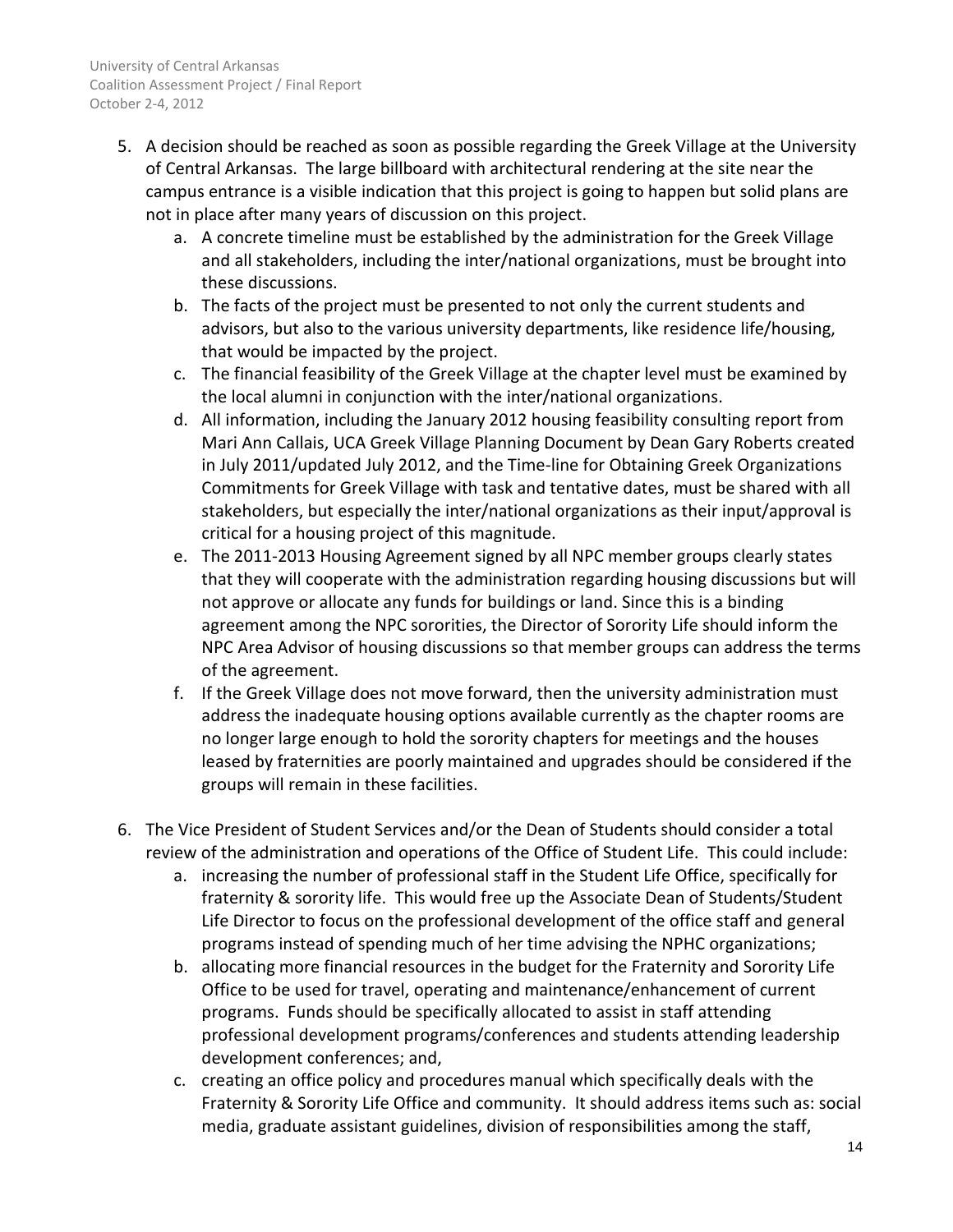expectation for ongoing education/professional development and office policies/protocols.

- 7. Student Life staff should develop and implement a Social Event Policy Review Committee that is inclusive of administrators, faculty, staff, students, campus police, local chapter advisors and inter/national headquarters staff.
	- a. Review the On- and Off-Campus Social Event Policies to ensure it is consistent with FIPG Guidelines and Recommendations. Through this, the University should work to consciously shift its paradigm from one that focuses on controlling events to one that is focused on managing and reducing risk.
	- b. Many inter/national organizations do not support designated driver programs. University administrators should review this policy to ensure that students and organizations are not placed in potentially high-risk situations.
	- c. The University's Social Event Policies should not preclude fraternities and sororities from complying with the risk management guidelines imposed by their inter/national organizations and insurance carriers.
	- d. Student Life staff and campus police should have a working knowledge of inter/national organizations' risk management guidelines.
	- e. FIPG (Fraternal Information & Programming Group) is a resource for risk management education for fraternal organizations and university professionals. FIPG is commonly referenced as the leading source and standard for fraternity and sorority risk management policies, with over 47 organizations and numerous campus-based councils adopting the policies on alcohol, drugs, fire safety, and hazing. Visit [www.fipg.org](http://www.fipg.org/) for more information about these policies.
- 8. In order to address the culture of alcohol and drug use, Student Life staff should engage inter/national staff and campus partners to provide assistance in addressing these issues among undergraduate members, as well as implementation of inter/national standards for risk management.
	- a. Continue to participate in the national CORE Alcohol Survey and share the findings with the community and inter/national organizations' staff.
	- b. Partner with the campus Health Service, Campus Police, Housing and Residence Life, and other campus departments to provide local, easily accessible resources and support.
	- c. Tap into inter/national resources, programs, and services to ensure all risk management policies are being upheld while students gain accurate and relevant training and education on personal health and safety, bystander behavior, alcohol and other drug use, and other issues germane to the University.
	- d. Help each chapter request and obtain resources about the use and abuse of alcohol and drugs from their inter/national offices. Furthermore, establish a strong working relationship with the Student Health and Counseling Services, so that chapters and members know where to go when they have a member in trouble with alcohol or other drugs;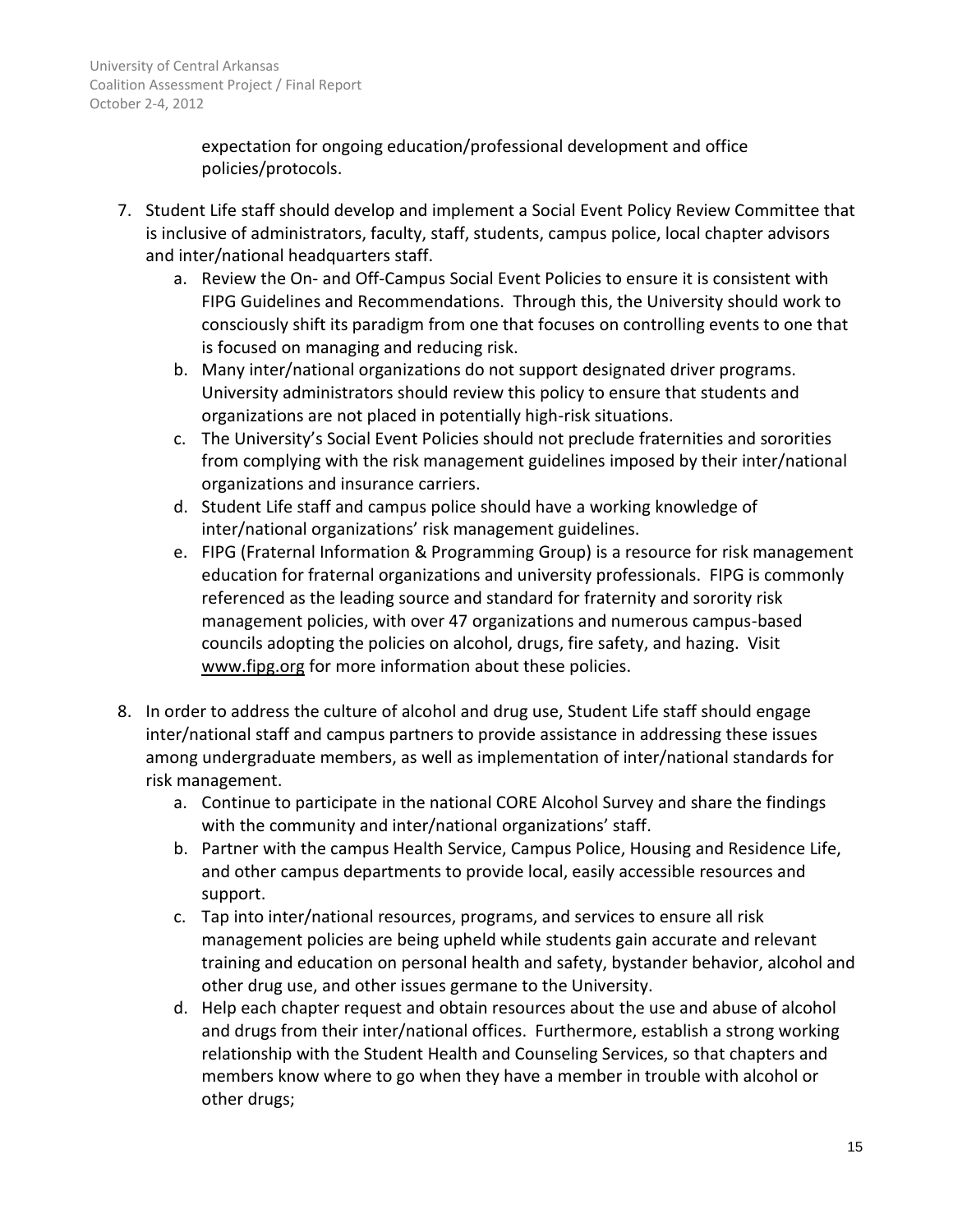- e. Actively support substance-free recruitment and reinforce the message through campus programming. Chapters should seek opportunities to develop relationships with new members in an environment that does not involve alcohol. The institution and governing councils could support this by providing training on effective year-round recruitment practices to replace short-term, alcohol-related recruitment.
- 9. In partnership with Institutional Research staff, the University should begin collecting—with specific regard to the fraternity/sorority community-- longitudinal data on retention and completion to inform strategic and tactical planning. The University should consider collecting the following information on an annual basis:
	- a) Retention of new members from formal pledging to initiation
	- b) Freshman to sophomore retention
	- c) Four-year graduation rate
	- d) Six-year graduation rate
	- e) Dollars donated annually by fraternity and sorority alumni to the University
	- f) Dollars donated annually by fraternity and sorority alumni to their chapters
	- g) Percentage of fraternity and sorority alumni who donate to the University
	- h) GPA comparison of new members (freshmen) to all other freshman students
	- i) Fraternity/sorority member participation in campus leadership/career programs
	- j) Fraternity/sorority member participation in university-selected academic-related programs
	- k) Fraternity/sorority member participation in community and campus service-related programs
- 10. In addition, the staff should consider working with the newly hired assessment staff person in the Vice President of Student Services' office to assess and track student success for the fraternity/sorority community. Using the data collected, the campus can use it annually to measure the success of the offices and programs as well as to identify deficiencies where additional attention is needed.
- 11. The campus judicial process as it relates to the fraternity and sorority community should be addressed as the multi-part UCA Greek Disciplinary Process currently outlined does not seem to be working effectively. Best practices indicate a more simplified, streamlined approach is a better method than what is currently used.
	- a. The student leaders for the respective governing councils must be brought into the discussion of the judicial process along with the Greek Alumni Advisory Board (GAAB) in order for there to be a significant buy-in and ownership from all groups.
	- b. Each council has its own judicial process or should have it for their council and these should be used more effectively instead of trying to mandate a joint judicial process. It is typically not an effective practice to have men adjudicating the women's groups and vice versa as the policies/procedures are sometimes vastly different. NPC and NIC do not look favorably upon the use of joint judicial boards and resources are available from these umbrella organizations to assist in creating a good model.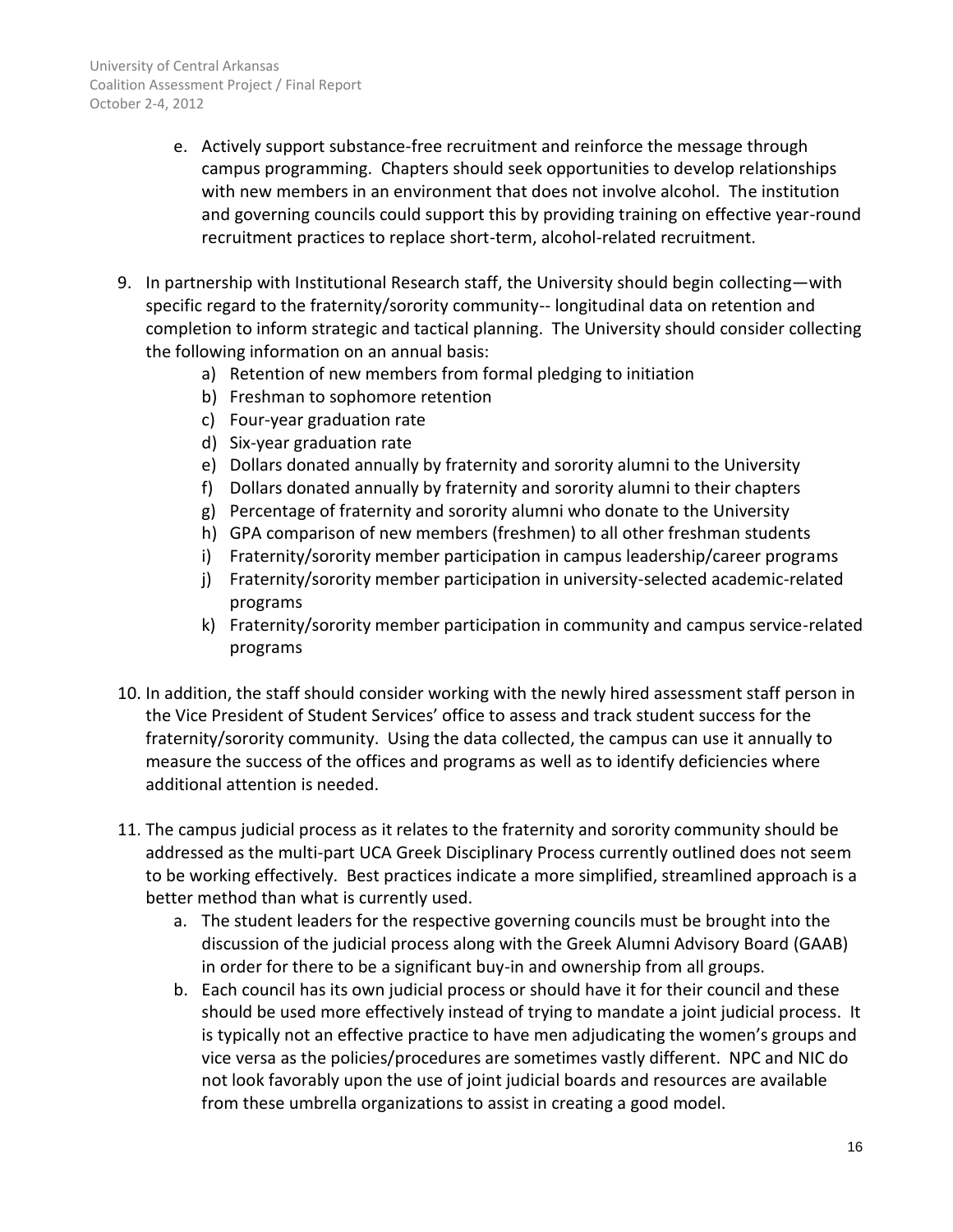- c. Each chapter has its own internal discipline process and administrators should have the assurance from chapter leaders and alumni advisors that this process is effectively being used to provide educational sanctions for members who do not uphold the standards and values of their groups.
- d. The university has its own student disciplinary procedures already in place to deal with any student violating the student conduct code and this should form the guide for equal treatment to all students.
- 12. Faculty/Staff Advisors as well as Alumni Chapter Advisors expressed a desire to have more meetings and communication with the Greek Life staff. The Fraternity & Sorority Life Office should consider:
	- a. creating a comprehensive and structured leadership training program for the Councils, Faculty/Staff and Chapter Advisors. These trainings should be frequent and mandatory for all groups involved. This training would also consist of a Leadership Development manual for both sets of Advisors.
	- b. planning more and frequent meetings between the Chapter and Faculty Staff Advisors. This is a good opportunity to get everyone in the room together and all on the same page. Advisor Roundtables (or a similar discussion type meeting) should be scheduled regularly throughout the year to allow advisors to talk about pertinent issues being faced on campus. The Fraternity and Sorority Life staff should schedule the meetings but a structured agenda should not be used as it limits topics to be discussed.
	- c. sending regular updates on the progress of the Blue Ribbon Committee.
	- d. communicating to all advisors the function/charge from the Vice President of Student Services for the Greek Alumni Advisory Board and highlighting aspects of their meetings.
	- e. working with the council officers, advisors and university assessment director to create a member retention and graduation plan.
	- f. developing and implementing a structured academic success plan for the Councils.
- 13. The fraternity/sorority chapters should consider comparing themselves to institutions similar in size and strength to the fraternity/sorority community. In doing this, the councils can learn from other school's councils best practices while remaining realistic about opportunities for innovation and improved operations.
	- a. You might consider contacting the Fraternity/Sorority Advisor at peer institutions with similarly sized fraternity/sorority communities, such as University of Louisiana at Lafayette, Southeastern Louisiana University, University of South Alabama, Stephen F. Austin University, University of Central Missouri and University of Tennessee-Chattanooga.
	- b. The officers for each respective council should review and update all governing documents, including bylaws, standing rules, recruitment rules, policies and procedures as well as proper use of the quota/total system for NPC sororities.
	- c. After these have been revised and voted on by the respective council delegates, the council leadership should create ongoing education for the chapter members on the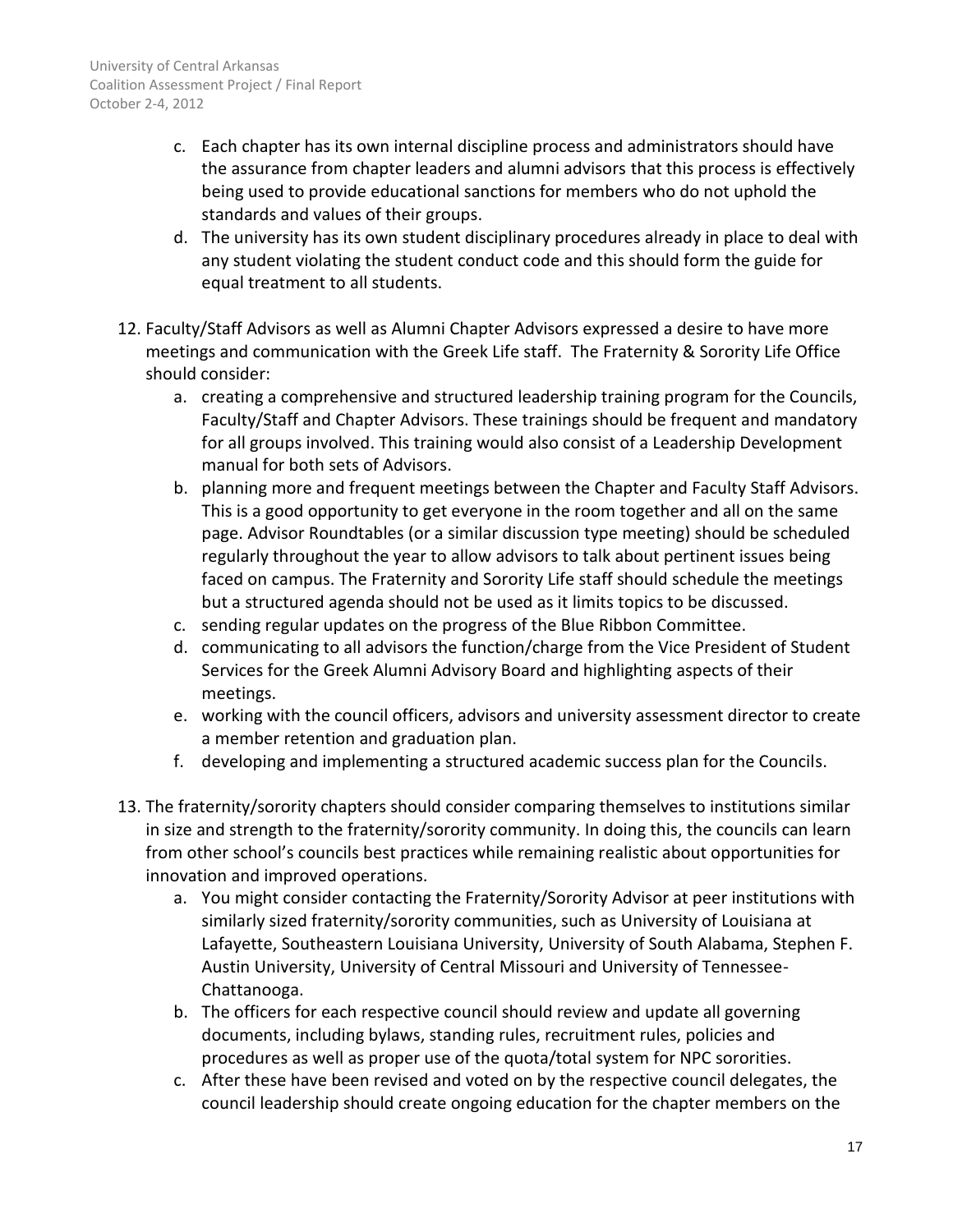council's role in the community and responsibilities of membership for each chapter as a part of their respective council.

- 14. The challenges that NPHC groups have faced over the past year have brought them together. The NPHC Retreat should be continued and expanded to include more students. The NPHC community should create additional programming in specific areas, such as conflict resolution to meet a broader audience and address current concerns.
- 15. The purpose of IGC should be fully identified and determined as to where these groups fit into the fraternity/sorority community. Special consideration should be given as to whether or not UCA will be actively recruiting additional organizations to join the IGC .
- 16. Panhellenic Council should explore through discussions with their NPC Area Advisor and Sigma Phi Lambda Board of Directors the possibility of Sigma Phi Lambda becoming an Associate Member of the Panhellenic Council. Associate Membership is one of three recognized membership statuses by NPC and although it does not grant full regular membership in the Panhellenic Council, it does come with rights and responsibilities within the organization. This would be very useful in building collaborative relationships between the organizations. Sigma Phi Lambda and NPC sororities should engage immediately in intentional programming to build relationships between the organizations.
- 17. The Interfraternity Council should consider the possibility of Beta Upsilon Chi becoming an Associate Member, especially if there is no intention of expanding the IGC. Associate Membership does not grant full membership in the Interfraternity Council, but establishes a collaborative relationship between the organizations and sets up parameters for the groups to work together.
- 18. The Blue Ribbon Committee, representing multiple University offices and departments, as well as a variety of experience in the community, should focus on assisting chapters in developing partnerships with campus departments and community agencies.
	- a. Brainstorm opportunities for outreach and collaboration with their departments and others, including Housing and Residence Life, Campus Police, the Women's Center, Counseling Services, Academic Affairs, Multicultural Student Services, Student Health, Alumni Relations, Public Relations, and others.
	- b. Reach out to the Chamber of Commerce or one of its committees to connect with local businesses and prominent alumni to develop a mentoring program whereby fraternity/sorority members can collaborate with community leaders to experience how leadership works in the private and public sectors.
	- c. Establish a list of ongoing and periodic service opportunities in Conway, which chapters can use for quick reference. By making it easier to locate and conduct service, chapters should begin to appreciate that service is about more than just making a good impression and building relationships.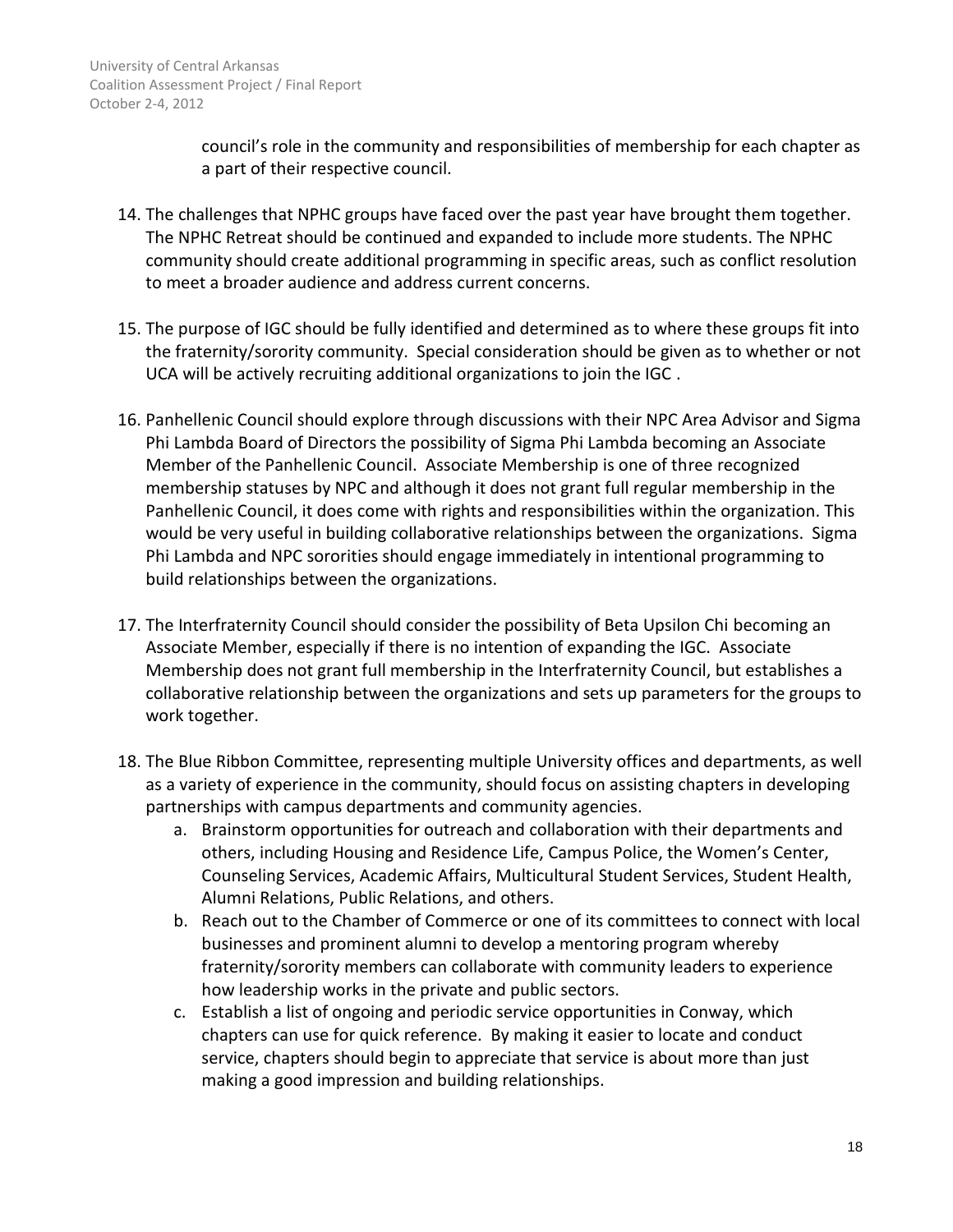- 19. The Fraternity/Sorority Life staff should consider assisting the fraternity/sorority community to create a plan to improve all aspects of operations. This would include:
	- a. The chapters and individual members taking responsibility for their actions and being held accountable for the outcomes associated with poor choices.
	- b. Programming that focuses on building positive interpersonal relationships should be offered to all members of all chapters in order to encourage building relationships outside of just chapter members.
	- c. An effort to develop relationships between other chapters will strengthen the community and will encourage the positive resolution of issues that arise between fraternities and sororities.
- 20. With guidance and encouragement from University public relations staff and Student Life staff, the governing councils should develop written public relations plans to communicate events, achievements, and their overall value to parents, students, faculty, staff, and the surrounding community. Focus the written plan on accomplishments and how the fraternity/sorority community enhances the Central Arkansas experience.
	- a. Develop parent educational materials, created in partnership with the Admissions Office. Parents of first-generation college students in particular might not know what fraternities/sororities do or stand for, and parents are a critical feature of students' decision to join or not join any organization.
	- b. Develop parent support groups in individual chapters that could aid with financial and programming needs.
	- c. Discuss with Admissions and Student Life staff the possibility of involving fraternity/sorority members/chapters in campus tours.
	- d. Develop collaborative relationships with Student Orientation Staff to promote the fraternity/sorority experience.
	- e. Invite the press to educational, cultural, and philanthropic events;
	- f. Encourage members to become involved in writing for and working for the campus newspaper.
	- g. Council leaders should meet with Housing and Residence Life staff to identify opportunities for marketing the fraternity/sorority experience in the residence halls, and to determine if information or training can be provided to student housing staff to share with residents.
	- h. Develop a social media plan to enhance communication and networking among members and with alumni, prospective members, parents, etc. Ensure that the social media plan aligns with inter/national organization policies for online communication.